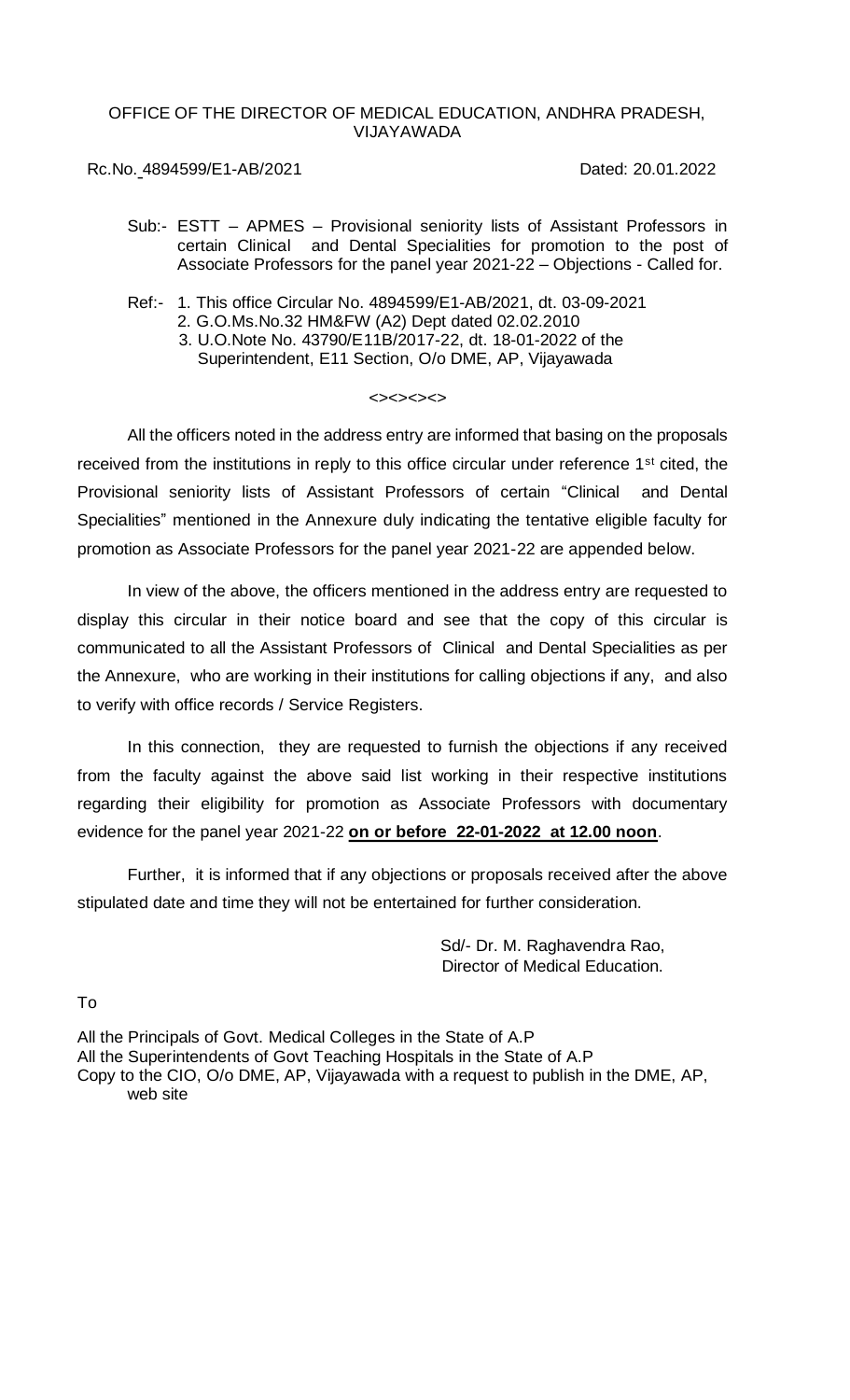# **PROVISIONAL SENIORITY LIST OF ASSISTANT PROFESSORS IN THE SPECIALITY OF STD FOR PROMOTION TO THE POST OF ASSOCIATE PROFESSOR FOR THE PANEL YEAR 2021-22**

| SI.<br>No. | <b>Name of the Assistant</b><br>Professor & Place of   belongs to   Date of birth <br>working | Whether<br>SC/ST |            | Date of<br>joining as<br>Asst.<br>Professor | Whether<br><b>Service</b><br><b>Regularizatio</b><br>n / Probation<br><b>Declaration</b> | <b>Whether completed</b><br>4 years of T.E as<br><b>Assistant. Prof. as</b><br>on 31-8-2021 | Whether<br>having 2<br>valid<br>Research<br>paper<br>Publications | Whether<br>having ACRs<br>(2016-17) to<br>$(2020-21)$ | Whether<br>having APRs<br>2017 to 2020 | No Charges &<br><b>No Dues</b><br>pending<br>cerficate<br>enclosed                          | Whether<br>qualified<br>for<br>promotion | <b>Remarks</b> |
|------------|-----------------------------------------------------------------------------------------------|------------------|------------|---------------------------------------------|------------------------------------------------------------------------------------------|---------------------------------------------------------------------------------------------|-------------------------------------------------------------------|-------------------------------------------------------|----------------------------------------|---------------------------------------------------------------------------------------------|------------------------------------------|----------------|
|            | $\overline{2}$                                                                                | 3                | 4          | 5                                           | 6                                                                                        | $\overline{7}$                                                                              | 8                                                                 | 9                                                     | 10                                     | 11                                                                                          | 12                                       | 13             |
|            | Dr. Hanuman Naik,<br><b>GMC / Government</b><br>General Hospital,<br>Guntur                   | <b>ST</b>        | 20.12.67   | 24.11.2003                                  |                                                                                          |                                                                                             |                                                                   |                                                       |                                        | Paper Publications are not received as Per GO Ms No 32, HM & FW (A2) Dept., Dt. 02.02.2010. |                                          |                |
|            | 2   Dr. DSS Srinivasa<br><b>Prasad GMC Guntur</b>                                             | <b>OC</b>        | 26-01-1972 | 23-04-2006                                  | 30-06-2000                                                                               | Yes                                                                                         | Valid                                                             | Yes                                                   | Yes                                    | Yes                                                                                         | Yes                                      |                |
|            | 3   Dr M Kanaka Prasada<br>Rao GGH Srikakulam                                                 | BC-D             | 27-11-1962 | 01-10-2008                                  | 25-06-1997                                                                               | yes                                                                                         | Valid                                                             | yes                                                   | yes                                    | yes                                                                                         | Yes                                      |                |
|            | 4   Dr. D. Edukondala Rao,<br>GMC, Ongole                                                     | <b>ST</b>        | 07-06-1972 | 01-10-2008                                  | 11-02-2008                                                                               | Yes                                                                                         | Valid                                                             | Yes                                                   | Yes                                    | Yes                                                                                         | Yes                                      |                |
| 5          | Dr. P. Sreenivasulu<br>Naik<br>GMC, Ananthapuramu                                             | <b>ST</b>        | 15-06-1998 | 09-12-2011                                  | 28-06-1998                                                                               | Yes                                                                                         | Valid                                                             | Yes                                                   | Yes                                    | Yes                                                                                         | Yes                                      |                |
| 6          | Dr. T.Sampath Priya<br>Kumar,<br>SMC, Vijayawada                                              | SC-C             | 16-08-1972 | 25-03-2013                                  | 24-05-2005                                                                               | Yes                                                                                         | Valid                                                             | Yes                                                   | Yes                                    | Yes                                                                                         | Yes                                      |                |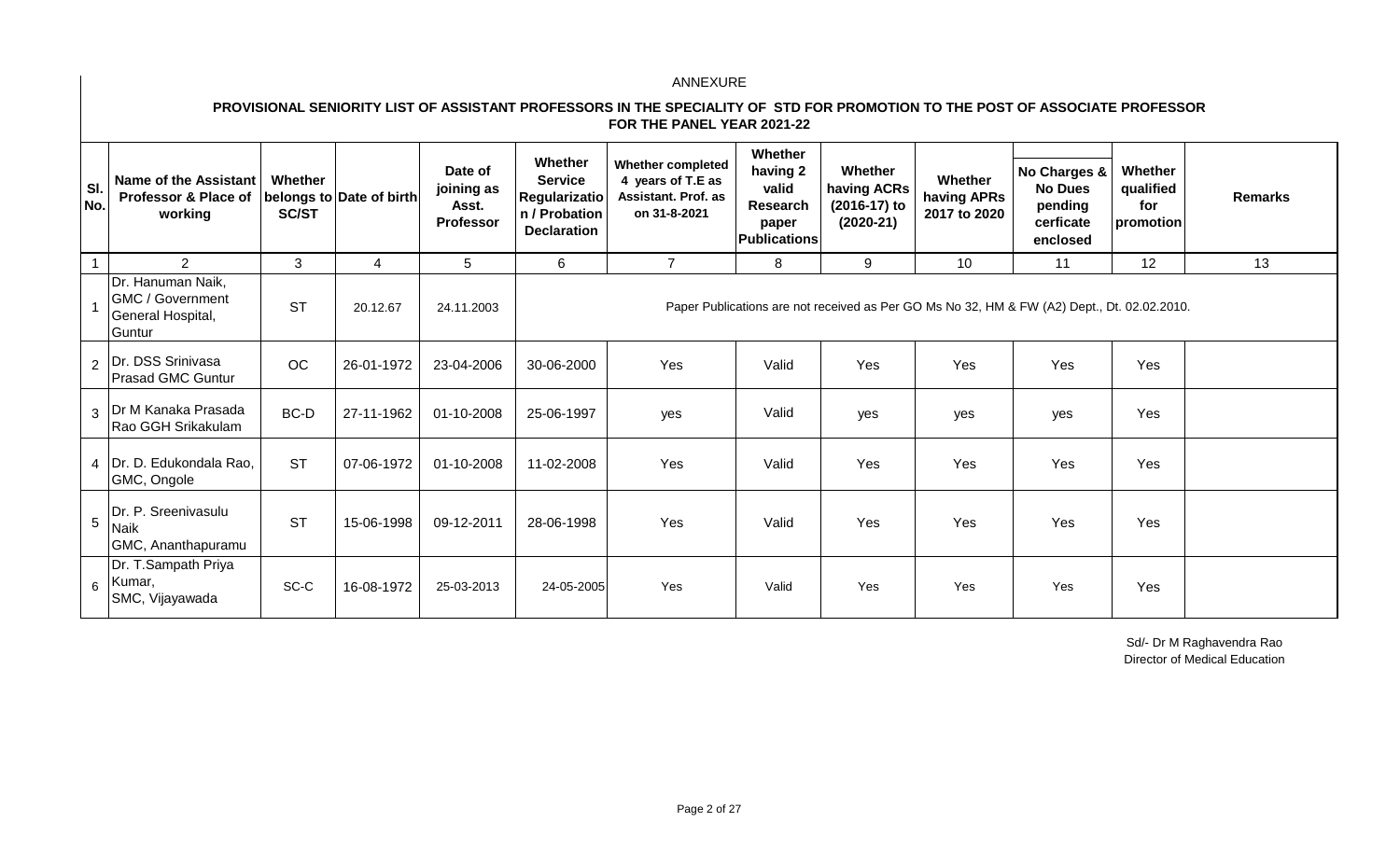# **PROVISIONAL SENIORITY LIST OF ASSISTANT PROFESSORS IN THE SPECIALITY OF DVL FOR PROMOTION TO THE POST OF ASSOCIATE PROFESSORS FOR THE PANEL YEAR 2021-22**

| SI.<br>No. | <b>Name of the Assistant</b><br>Professor & Place of<br>working | Whether<br><b>SC/ST</b> | belongs to Date of birth | Date of<br>joining as<br>Asst.<br>Professor | Whether<br><b>Service</b><br>Regularizatio<br>n / Probation<br><b>Declaration</b> | Whether<br>completed 4 years<br>of T.E as<br>Assistant. Prof. as<br>on 31-8-2021 | Whether<br>having 2<br>valid<br>Research<br>paper<br><b>Publications</b> | Whether<br>having ACRs<br>(2016-17) to<br>$(2020-21)$ | Whether<br>having APRs<br>2017 to 2020 | No Charges &<br><b>No Dues</b><br>pending<br>cerficate<br>enclosed | Whether<br>qualified<br>for<br>promotion | <b>Remarks</b>                                                  |
|------------|-----------------------------------------------------------------|-------------------------|--------------------------|---------------------------------------------|-----------------------------------------------------------------------------------|----------------------------------------------------------------------------------|--------------------------------------------------------------------------|-------------------------------------------------------|----------------------------------------|--------------------------------------------------------------------|------------------------------------------|-----------------------------------------------------------------|
|            | $\overline{2}$                                                  | 3                       | $\overline{4}$           | 5                                           | 6                                                                                 | $\overline{7}$                                                                   | 8                                                                        | 9                                                     | 10                                     | 11                                                                 | 12                                       | 13                                                              |
|            | G. Suryanarayana AMC<br>Visakhapatnam                           | BC-D                    | 06-06-1962               | 18-07-2009                                  | 25-06-1997                                                                        | Yes                                                                              | Valid                                                                    | Yes                                                   | Yes                                    | Yes                                                                | Yes                                      |                                                                 |
|            | Dr.Gummala Ajay<br>2 Kumar AMC<br>Visakhapatnam                 | <b>SC</b>               | 04-09-1963               | 18-07-2009                                  | 25-06-1997                                                                        | Yes                                                                              | Valid                                                                    | Yes                                                   | Yes                                    | Yes                                                                | Yes                                      |                                                                 |
| 3          | Dr. C. Subhashini, KGH<br>Visakhapatnam                         | $\cdots$ .              | 17-06-1965               | 18-07-2009                                  | Not enclosed                                                                      | Yes                                                                              | Valid                                                                    | yes                                                   | yes                                    | yes                                                                | <b>No</b>                                | Service Regularisation<br>and Probation<br>Declaration required |
| 4          | Dr. S. Dhanyasree<br>Andhra Medical College,<br>Visakhapatnam   | <b>SC</b>               | 08-09-1972               | 18-07-2009                                  | 09-12-1998                                                                        | Yes                                                                              | Valid                                                                    | Yes                                                   | Yes                                    | Yes                                                                | Yes                                      |                                                                 |
| 5          | Dr. G. Usha SVMC<br>Tirupathi                                   | OC                      | 02-06-1966               | 27-08-2009                                  | 30-06-1998                                                                        | Yes                                                                              | Valid                                                                    | Yes                                                   | Yes                                    | Yes                                                                | Yes                                      |                                                                 |
| 6          | Dr. G. Purnima SMC<br>Vijayawada                                | <b>OC</b>               | 01-08-1974               | 12-03-2010                                  | 22-04-1999                                                                        | Yes                                                                              | Valid                                                                    | Yes                                                   | Yes                                    | Yes                                                                | Yes                                      |                                                                 |
|            | Dr. P. Vijaya laxmi KMC<br>Kurnool                              | BC-D                    | 11-10-1997               | 26-03-2010                                  | 18--11-2008                                                                       | Yes                                                                              | Valid                                                                    | Yes                                                   | Yes                                    | Yes                                                                | Yes                                      |                                                                 |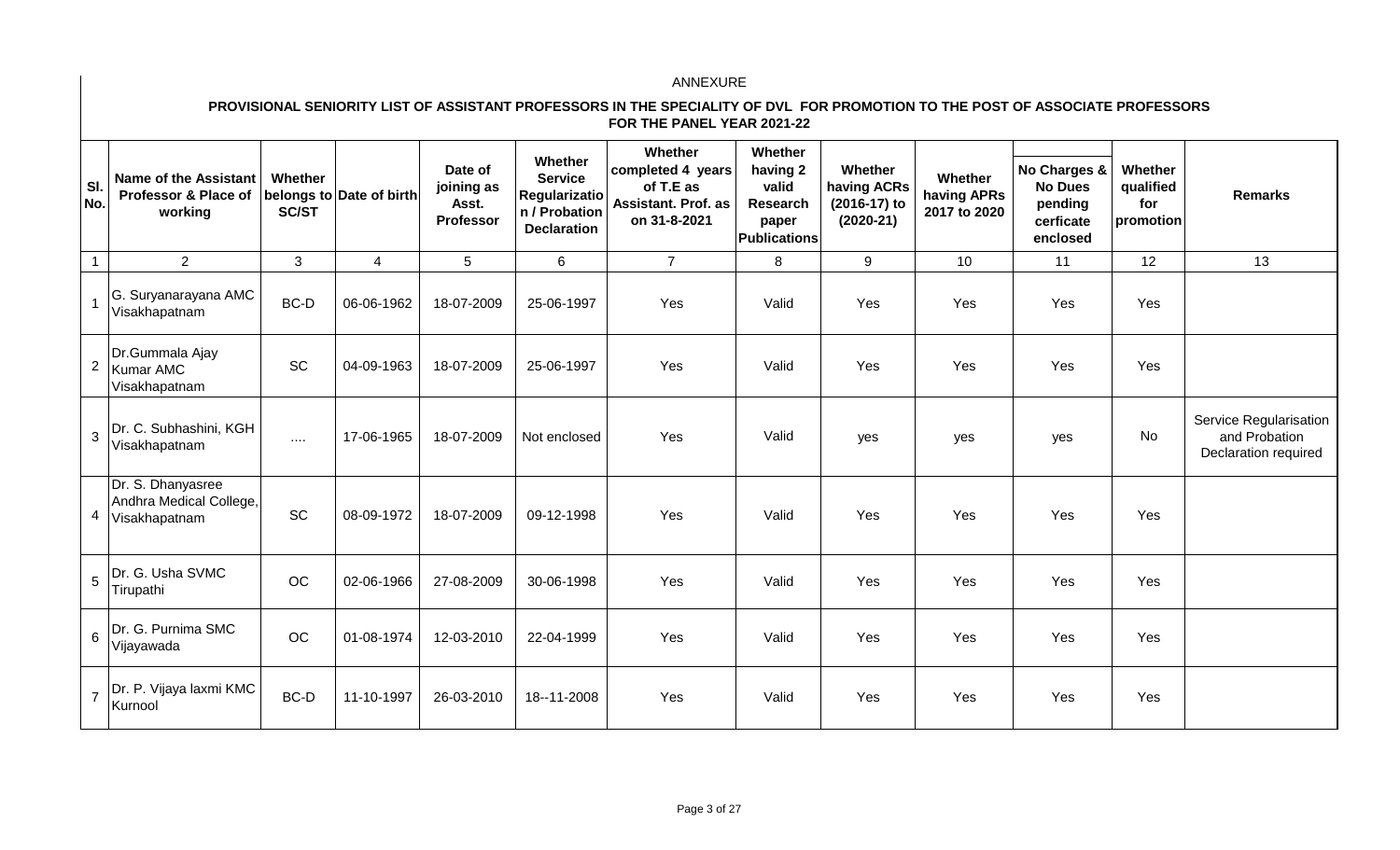| SI.<br>No. | <b>Name of the Assistant</b><br>Professor & Place of<br>working      | Whether<br>SC/ST | belongs to Date of birth | Date of<br>joining as<br>Asst.<br>Professor | Whether<br><b>Service</b><br>Regularizatio<br>n / Probation<br><b>Declaration</b> | Whether<br>completed 4 years<br>of T.E as<br>Assistant. Prof. as<br>on 31-8-2021 | Whether<br>having 2<br>valid<br>Research<br>paper<br><b>Publications</b> | Whether<br>having ACRs<br>(2016-17) to<br>$(2020-21)$ | Whether<br>having APRs<br>2017 to 2020 | No Charges &<br><b>No Dues</b><br>pending<br>cerficate<br>enclosed | Whether<br>qualified<br>for<br>promotion | <b>Remarks</b> |
|------------|----------------------------------------------------------------------|------------------|--------------------------|---------------------------------------------|-----------------------------------------------------------------------------------|----------------------------------------------------------------------------------|--------------------------------------------------------------------------|-------------------------------------------------------|----------------------------------------|--------------------------------------------------------------------|------------------------------------------|----------------|
|            | 8   Dr. K. Narothamma<br>Reddy SVMS Tirupathi                        | OC               | 10-05-1973               | 19-04-2010                                  | 27-01-2009                                                                        | Yes                                                                              | Valid                                                                    | Yes                                                   | Yes                                    | Yes                                                                | Yes                                      |                |
|            | 9 Dr. J.K.Ch.L.P.Kishore,<br>GMC, Kadapa                             | $\ldots$         | 07-05-1969               | 06-04-2011                                  | 23-10-2003                                                                        | Yes                                                                              | Valid                                                                    | Yes                                                   | Yes                                    | Yes                                                                | Yes                                      |                |
|            | Dr. B. Indira,<br>10 Rangaraya Medical<br>College, Kakinada          | $\sim$ . $\sim$  | 11-05-1971               | 24-04-2011                                  | 22-02-2001                                                                        | Yes                                                                              | Valid                                                                    | Yes                                                   | Yes                                    | Yes                                                                | Yes                                      |                |
|            | 11 Dr. S. Sreinivasa Ravi,<br>Rangaraya Medical<br>College, Kakinada | $\dots$          | 11-08-1964               | 21-09-2011                                  | 17-04-1999                                                                        | Yes                                                                              | Valid                                                                    | Yes                                                   | Yes                                    | Yes                                                                | Yes                                      |                |
|            | 12 Dr. G. Bharathi SVMC<br>Tirupathi                                 | BC-C             | 20-02-1969               | 07-09-2012                                  | 28-04-1999                                                                        | Yes                                                                              | Valid                                                                    | Yes                                                   | Yes                                    | Yes                                                                | Yes                                      |                |
|            | Dr. V.<br>13 LaxmisarojiniGMC<br>Guntur                              | BC-B             | 14-04-1972               | 08-09-2012                                  | 07-05-1999                                                                        | Yes                                                                              | Valid                                                                    | Yes                                                   | Yes                                    | <b>Yes</b>                                                         | Yes                                      |                |
|            | 14   Dr. K. Gouthami Sree<br><b>KMC Kurnool</b>                      | BC-B             | 31-08-1969               | 20-10-2012                                  | 18-08-1998                                                                        | Yes                                                                              | Valid                                                                    | Yes                                                   | Yes                                    | Yes                                                                | Yes                                      |                |
| 15         | Dr. R. Sreenivasulu<br>Naik, GMC,<br>Ananthapuramu                   | <b>ST</b>        | 01-06-1978               | 25-03-2013                                  | 13-02-2008                                                                        | Yes                                                                              | Valid                                                                    | Yes                                                   | Yes                                    | Yes                                                                | Yes                                      |                |
|            | 16 Dr. A. Vijaya Kumar,<br>GMC, Ananthapuramu                        | SC               | 19-10-1980               | 25-03-2013                                  | 01-04-2011                                                                        | Yes                                                                              | Valid                                                                    | Yes                                                   | Yes                                    | Yes                                                                | Yes                                      |                |
|            | 17 Dr. N. Laxmi Sirisha<br><b>GMC Kadapa</b>                         |                  | 06-06-1975               | 03-04-2013                                  | 21-01-2005                                                                        | Yes                                                                              | Valid                                                                    | Yes                                                   | Yes                                    | Yes                                                                | Yes                                      |                |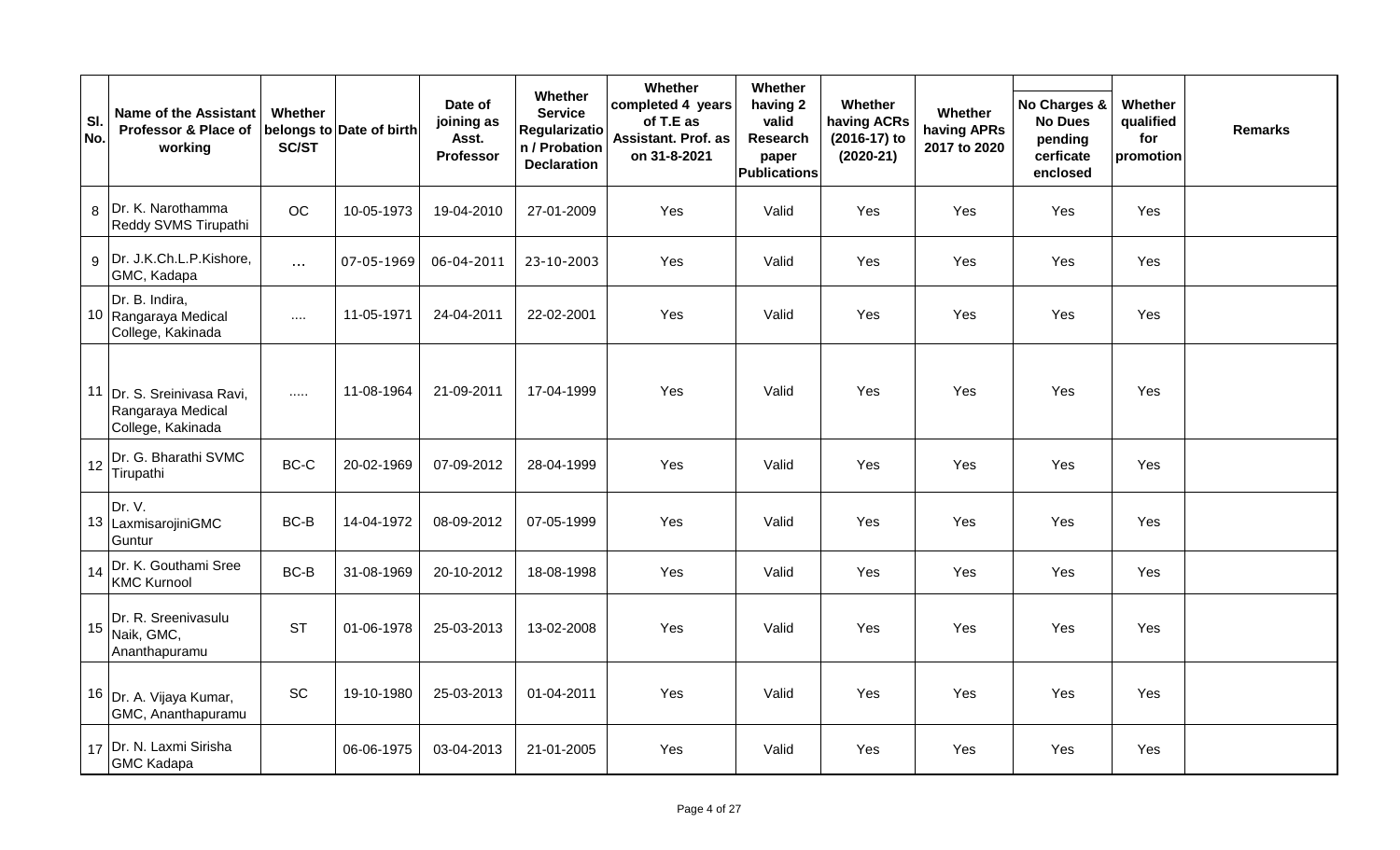| SI.<br>No. | Name of the Assistant<br>Professor & Place of   belongs to Date of birth <br>working           | Whether<br><b>SC/ST</b> |            | Date of<br>joining as<br>Asst.<br><b>Professor</b> | Whether<br><b>Service</b><br><b>Regularizatio</b><br>n / Probation<br><b>Declaration</b>    | Whether<br>completed 4 years<br>of T.E as<br><b>Assistant. Prof. as</b><br>on 31-8-2021 | Whether<br>having 2<br>valid<br>Research<br>paper<br><b>Publications</b> | Whether<br>having ACRs<br>(2016-17) to<br>$(2020-21)$ | Whether<br>having APRs<br>2017 to 2020 | No Charges &<br><b>No Dues</b><br>pending<br>cerficate<br>enclosed | Whether<br>qualified<br>for<br>promotion | <b>Remarks</b>                                                  |  |  |
|------------|------------------------------------------------------------------------------------------------|-------------------------|------------|----------------------------------------------------|---------------------------------------------------------------------------------------------|-----------------------------------------------------------------------------------------|--------------------------------------------------------------------------|-------------------------------------------------------|----------------------------------------|--------------------------------------------------------------------|------------------------------------------|-----------------------------------------------------------------|--|--|
|            | 1 <sub>18</sub> Dr BTVN Raju, Andhra<br>Medical College,<br>Visakhapatnam                      | BC-D                    | 22-05-1978 | 04-04-2013                                         | Paper Publications are not received as Per GO Ms No 32, HM & FW (A2) Dept., Dt. 02.02.2010. |                                                                                         |                                                                          |                                                       |                                        |                                                                    |                                          |                                                                 |  |  |
|            | $\begin{bmatrix} 1 & 19 \end{bmatrix}$ Dr.V. Anitha,<br>Rangaraya Medical<br>College, Kakinada |                         | 13-02-1975 | 01-08-2017                                         | No                                                                                          | Yes                                                                                     | Valid                                                                    | Yes                                                   | Yes                                    | Yes                                                                | NO.                                      | Service Regularisation<br>and Probation<br>Declaration required |  |  |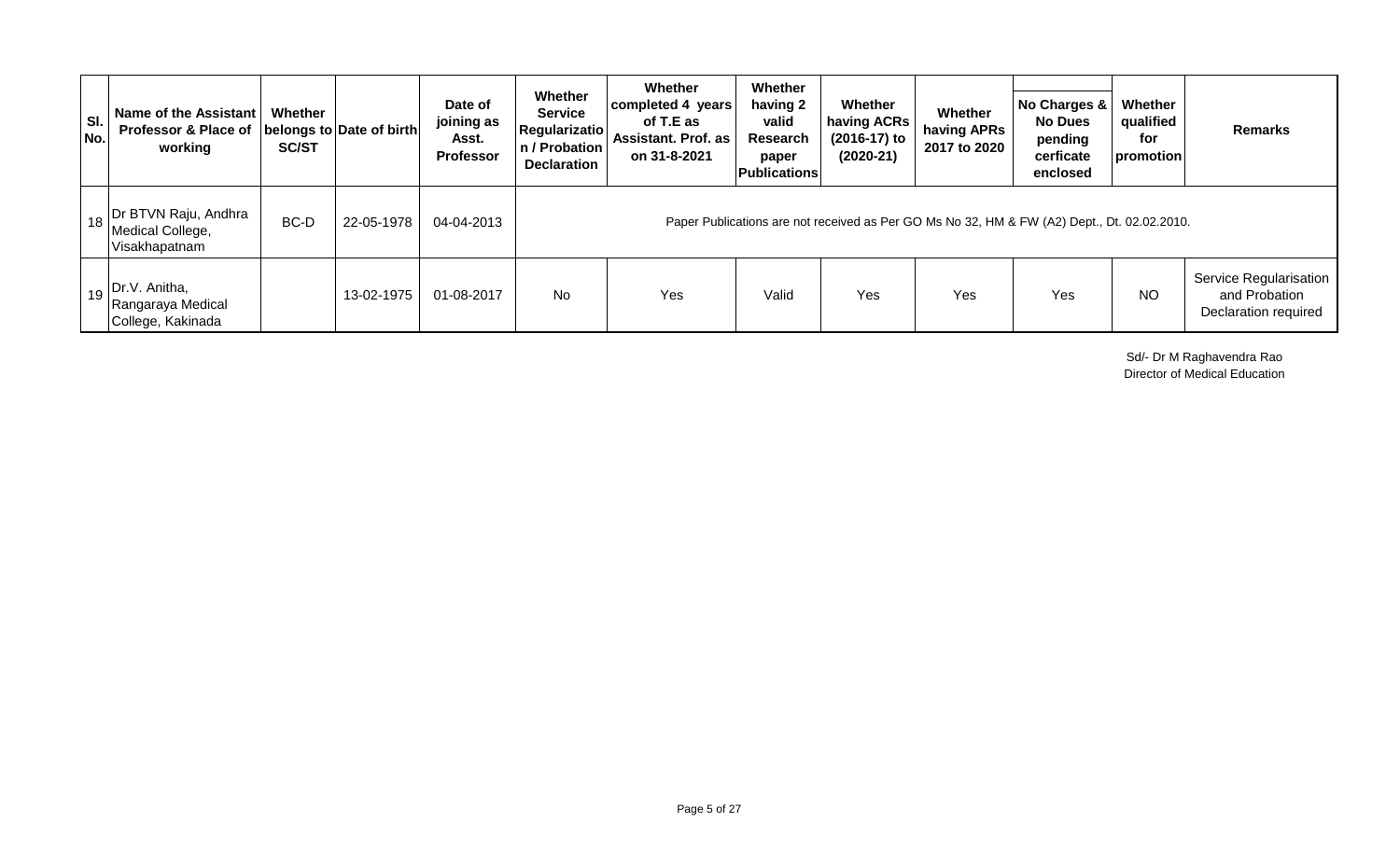**PROVISIONAL SENIORITY LIST OF ASSISTANT PROFESSORS IN THE SPECIALITY OF DERMATOLOGY FOR PROMOTION TO THE POST OF ASSOCIATE PROFESSOR FOR THE PANEL YEAR 2021-22** 

| SI.<br>No. | Name of the Assistant<br>Professor & Place of<br>working                      | Whether<br><b>SC/ST</b> | belongs to Date of birth | Date of<br>joining as<br>Asst.<br>Professor | <b>Whether</b><br><b>Service</b><br><b>Regularizatio</b><br>n / Probation<br><b>Declaration</b> | Whether<br>completed 4 years<br>of T.E as<br><b>Assistant. Prof. as</b><br>on 31-8-2021 | Whether<br>having 2<br>valid<br>Research<br>paper<br><b>Publications</b> | Whether<br>having ACRs<br>(2016-17) to<br>$(2020-21)$ | Whether<br>having APRs<br>2017 to 2020 | No Charges &<br><b>No Dues</b><br>pending<br>cerficate<br>enclosed | Whether<br>qualified<br>for<br>promotion | <b>Remarks</b> |
|------------|-------------------------------------------------------------------------------|-------------------------|--------------------------|---------------------------------------------|-------------------------------------------------------------------------------------------------|-----------------------------------------------------------------------------------------|--------------------------------------------------------------------------|-------------------------------------------------------|----------------------------------------|--------------------------------------------------------------------|------------------------------------------|----------------|
|            | $\overline{2}$                                                                | 3                       | 4                        | 5                                           | 6                                                                                               |                                                                                         | 8                                                                        | 9                                                     | 10                                     | 11                                                                 | 12                                       | 13             |
|            | Dr. K. Venkatachalam<br>AMC Visakhapatnam                                     | Oc                      | 30-03-1970               | 14-11-2003                                  | 24-06-1998                                                                                      | Yes                                                                                     | Valid                                                                    | Yes                                                   | Yes                                    | Yes                                                                | Yes                                      |                |
|            | $\begin{bmatrix} 1 & 2 \end{bmatrix}$ Dr. L. Sree Devi,<br>GMC, Ananthapuramu | OC                      | 01-06-1973               | 17-07-2006                                  | 29-05-2005                                                                                      | Yes                                                                                     | Valid                                                                    | Yes                                                   | Yes                                    | Yes                                                                | <b>Yes</b>                               |                |
|            | Dr N.<br>3 Subramanyaswamy<br><b>KMC Kurnool</b>                              | BC-B                    | 14-02-1964               | 25-08-2008                                  | 11-08-1997                                                                                      | Yes                                                                                     | Valid                                                                    | Yes                                                   | Yes                                    | Yes                                                                | Yes                                      |                |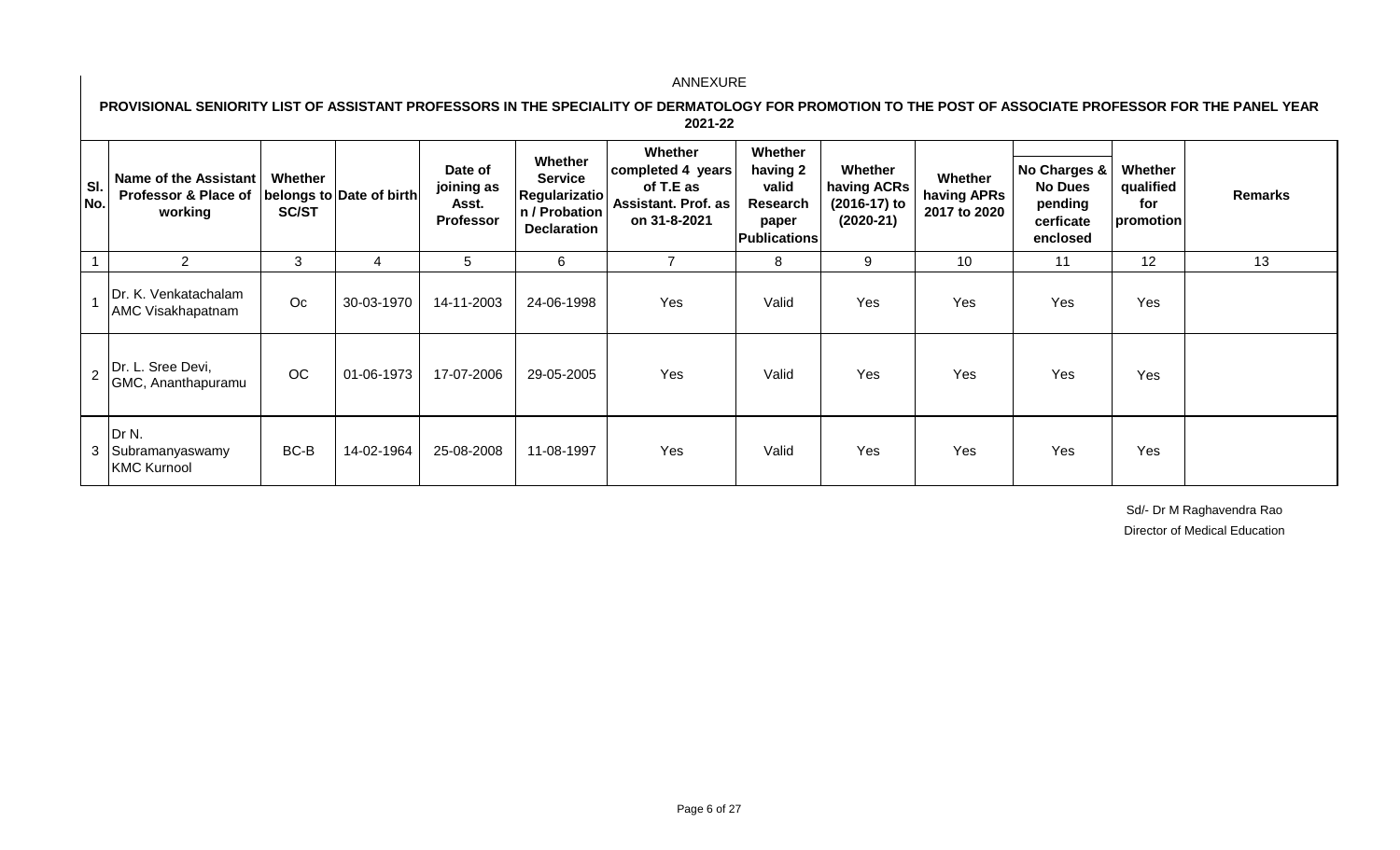**PROVISIONAL SENIORITY LIST OF ASSISTANT PROFESSORS IN THE SPECIALITY OF PROSTHODONTICS FOR PROMOTION TO THE POST OF ASSOCIATE PROFESSORS FOR THE PANEL YEAR 2021-22** 

| <b>P</b><br><b>S</b><br>Asst Prof<br>Asst Prof<br>eniority No | <b>Name of the Assistant</b><br>Professor & Place of<br>working | Whether<br><b>SC/ST</b> | belongs to   Date of birth | Date of<br>joining as<br>Asst.<br><b>Professor</b> | Whether<br><b>Service</b><br><b>Regularization</b><br>/ Probation<br><b>Declaration</b> | Whether completed<br>4 years of T.E as<br><b>Assistant. Prof. as</b><br>on 31-8-2021 | Whether<br>having 2<br>valid<br>Research<br>paper<br><b>Publications</b> | Whether<br>having ACRs<br>(2016-17) to<br>(2020-21) | <b>Whether having</b><br><b>APRs 2017 to</b><br>2020 | No Charges &<br><b>No Dues</b><br>pending<br>cerficate<br>enclosed | Whether<br>qualified<br>for<br>promotion | Remarks |
|---------------------------------------------------------------|-----------------------------------------------------------------|-------------------------|----------------------------|----------------------------------------------------|-----------------------------------------------------------------------------------------|--------------------------------------------------------------------------------------|--------------------------------------------------------------------------|-----------------------------------------------------|------------------------------------------------------|--------------------------------------------------------------------|------------------------------------------|---------|
| 2                                                             |                                                                 |                         |                            | 6                                                  |                                                                                         |                                                                                      |                                                                          | 10                                                  | 11                                                   | $12 \overline{ }$                                                  | 13                                       | 14      |
|                                                               | Dr. U.Varalakshmi,<br>GDC&H, Vijayawada                         | BC-B                    | 11-03-1978                 | 13-01-2015                                         | 06-12-2014                                                                              | Yes                                                                                  | Valid                                                                    | Yes                                                 | Yes                                                  | Yes                                                                | Yes                                      |         |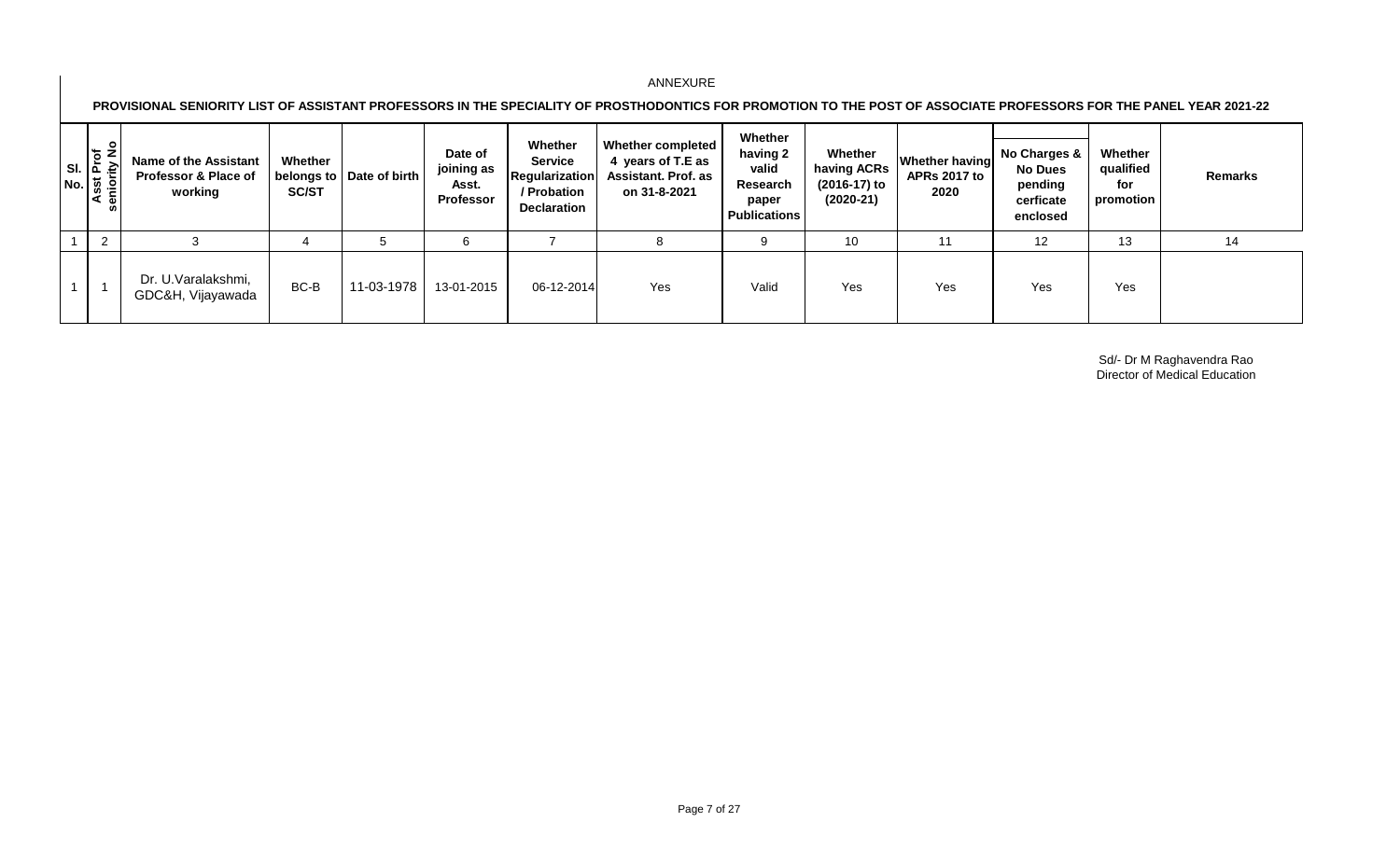#### **No Charges & No Dues pending cerficate enclosed** 1 | 2 | 2 | 3 | 4 | 5 | 6 | 1 | 8 | 9 | 10 | 11 | 12 | 13 | 14 1 1 Dr. M.Suneetha, Dr. M. Garlocand, ST | 12-07-1974 | 27-07-2017 | 05-02-2009 | Yes | Valid | Yes | Yes | Yes | Yes | Yes<br>GDC&H, Vijayawada | ST | 12-07-1974 | 27-07-2017 | 05-02-2009 | Yes | Valid | Yes | Yes | Yes | Yes **Date of joining as Asst. Professor Whether Service Regularization / Probation Declaration Whether completed 4 years of T.E as Assistant. Prof. as on 31-8-2021 Whether**  having 2 valid **Research paper Publications Whether having ACRs (2016-17) to (2020-21) Whether having APRs 2017 to 2020 Whether qualified for promotion Remarks** ANNEXURE **PROVISIONAL SENIORITY LIST OF ASSISTANT PROFESSORS IN THE SPECIALITY OF PEDODONTICS FOR PROMOTION TO THE POST OF ASSOCIATE PROFESSORS FOR THE PANEL YEAR 2021-22 Sl. No. Asst Prof seniority No Name of the Assistant Whether Professor & Place of working belongs to SC/ST Date of birth**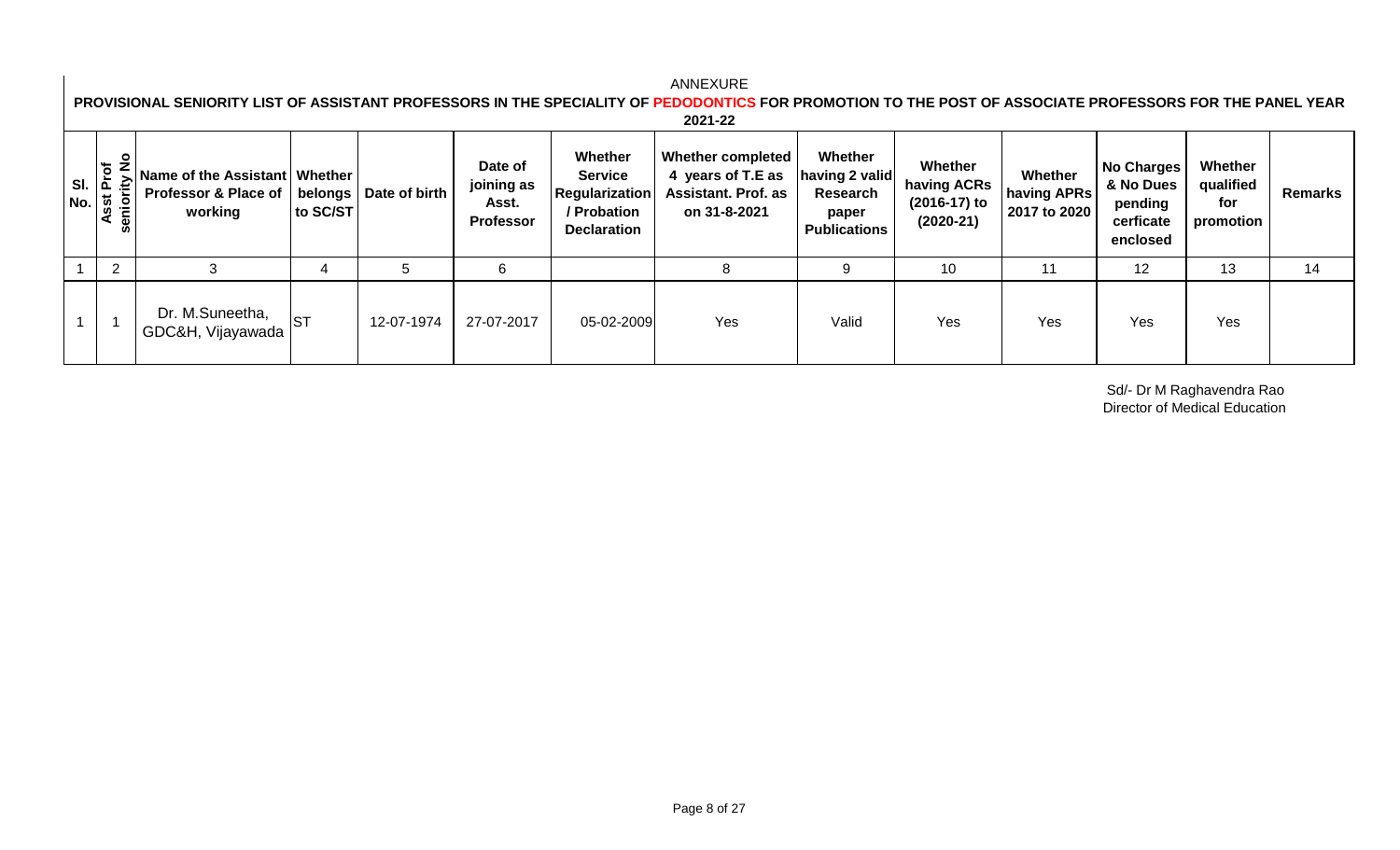**PROVISIONAL SENIORITY LIST OF ASSISTANT PROFESSORS IN THE SPECIALITY OF ORTHODONTICS FOR PROMOTION TO THE POST OF ASSOCIATE PROFESSOR FOR THE PANEL YEAR 2021-22** 

| $\frac{1}{2}$<br>৳<br>≧<br>$\begin{array}{c} \n\overline{\mathsf{No}}. \\ \hline\n\overline{\mathsf{Asst}}\n\end{array}$ | Name of the Assistant   Whether<br><b>Professor &amp; Place of</b><br>working | belongs<br>to SC/ST | Date of birth | Date of<br>joining as<br>Asst.<br>Professor | Whether<br><b>Service</b><br>Regularizatio<br>n / Probation<br><b>Declaration</b> | Whether<br>completed 4<br>years of T.E as<br><b>Assistant. Prof.</b><br>as on 31-8-2021 | Whether<br>having 2<br>valid<br>Research<br>paper<br><b>Publications</b> | Whether<br>having ACRs<br>(2016-17) to<br>$(2020-21)$ | Whether<br>having APRs<br>2017 to 2020 | No Charges &<br><b>No Dues</b><br>pending<br>cerficate<br>enclosed | Whether<br>qualified<br>for<br>promotion | Remarks |
|--------------------------------------------------------------------------------------------------------------------------|-------------------------------------------------------------------------------|---------------------|---------------|---------------------------------------------|-----------------------------------------------------------------------------------|-----------------------------------------------------------------------------------------|--------------------------------------------------------------------------|-------------------------------------------------------|----------------------------------------|--------------------------------------------------------------------|------------------------------------------|---------|
| ົ                                                                                                                        |                                                                               |                     |               | 6                                           |                                                                                   | 8                                                                                       | -9                                                                       | 10                                                    |                                        | 12                                                                 | 13                                       | 14      |
|                                                                                                                          | Dr. M. Kaladhar Naik,<br>GDC&H, Kadapa                                        | <b>ST</b>           | 15-07-1982    | 28-07-2017                                  | 31-05-2007                                                                        | Yes                                                                                     | Valid                                                                    | Yes                                                   | Yes                                    | Yes                                                                | Yes                                      |         |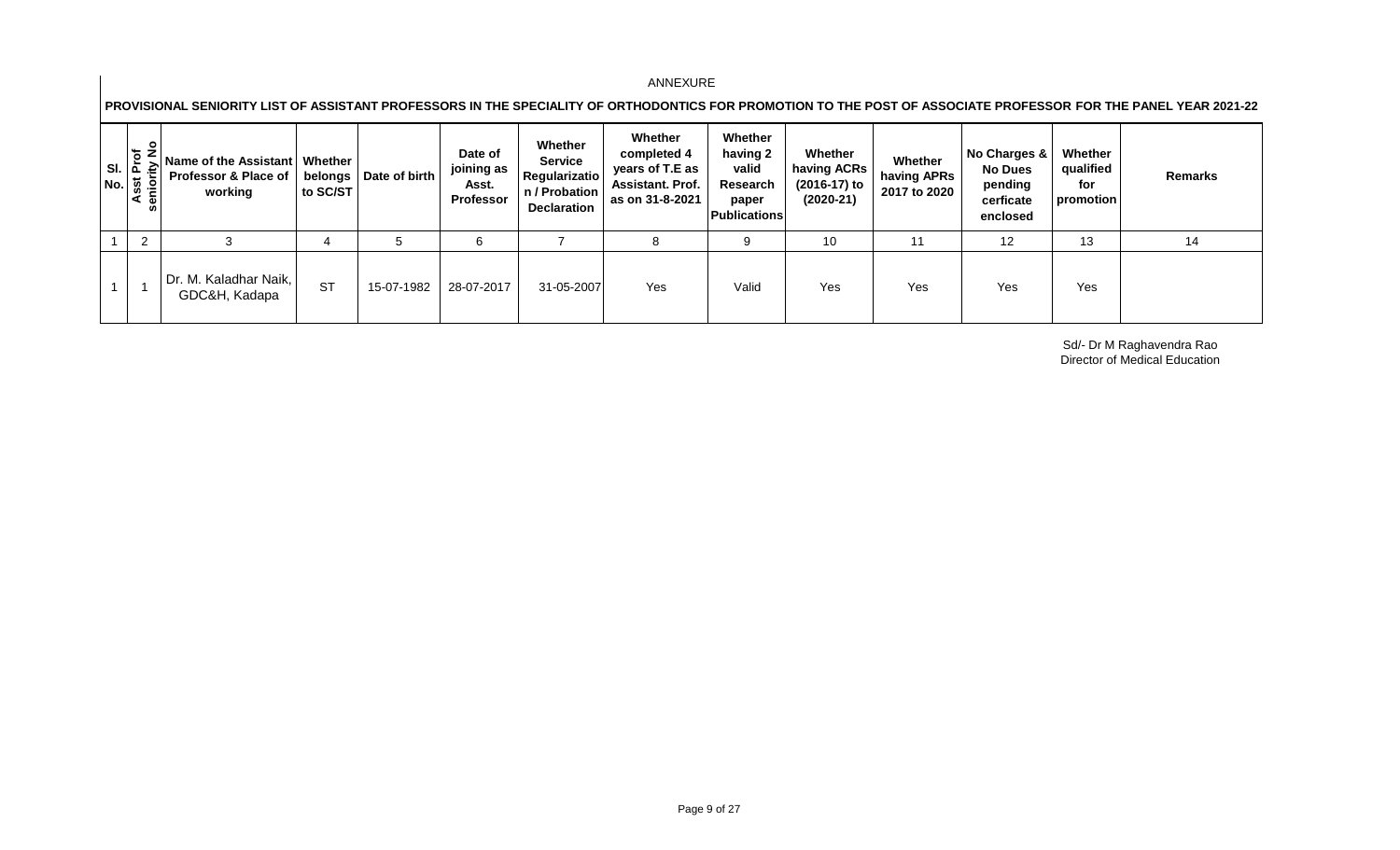#### **No Charges & No Dues pending cerficate enclosed** 1 | 2 | 3 | 4 | 5 | 6 | 7 | 8 | 9 | 10 | 11 | 12 | 13 | 14 1 1 Dr. K. Anuradha, UDI (Windiadand, OC 13-02-1975 02-08-2017 05-01-2007 Yes Valid Yes Yes Yes Yes Yes Yes Yes<br>GDC&H, Vijayawada OC 13-02-1975 02-08-2017 05-01-2007 Yes Yes Valid Yes Yes Yes **Whether Service Regularizatio n / Probation Declaration Whether completed 4 years of T.E as Assistant. Prof. as on 31-8-2021 Whether having 2 valid Research paper Publications Whether having ACRs (2016-17) to (2020-21) Whether having APRs 2017 to 2020 Whether qualified for promotion Remarks** ANNEXURE **PROVISIONAL SENIORITY LIST OF ASSISTANT PROFESSORS IN THE SPECIALITY OF ORAL MEDICINE & RADIOLOGY FOR PROMTOIN TO THE POST OF ASSOCIATE PROFESSORS FOR THE PANEL YEAR 2021-22 Sl. No. Asst Prof seniority No Name of the Assistant Professor & belongs to Place of working Whether SC/ST Date of birth Date of joining as Asst. Professor**

Sd/- Dr M Raghavendra Rao

Director of Medical Education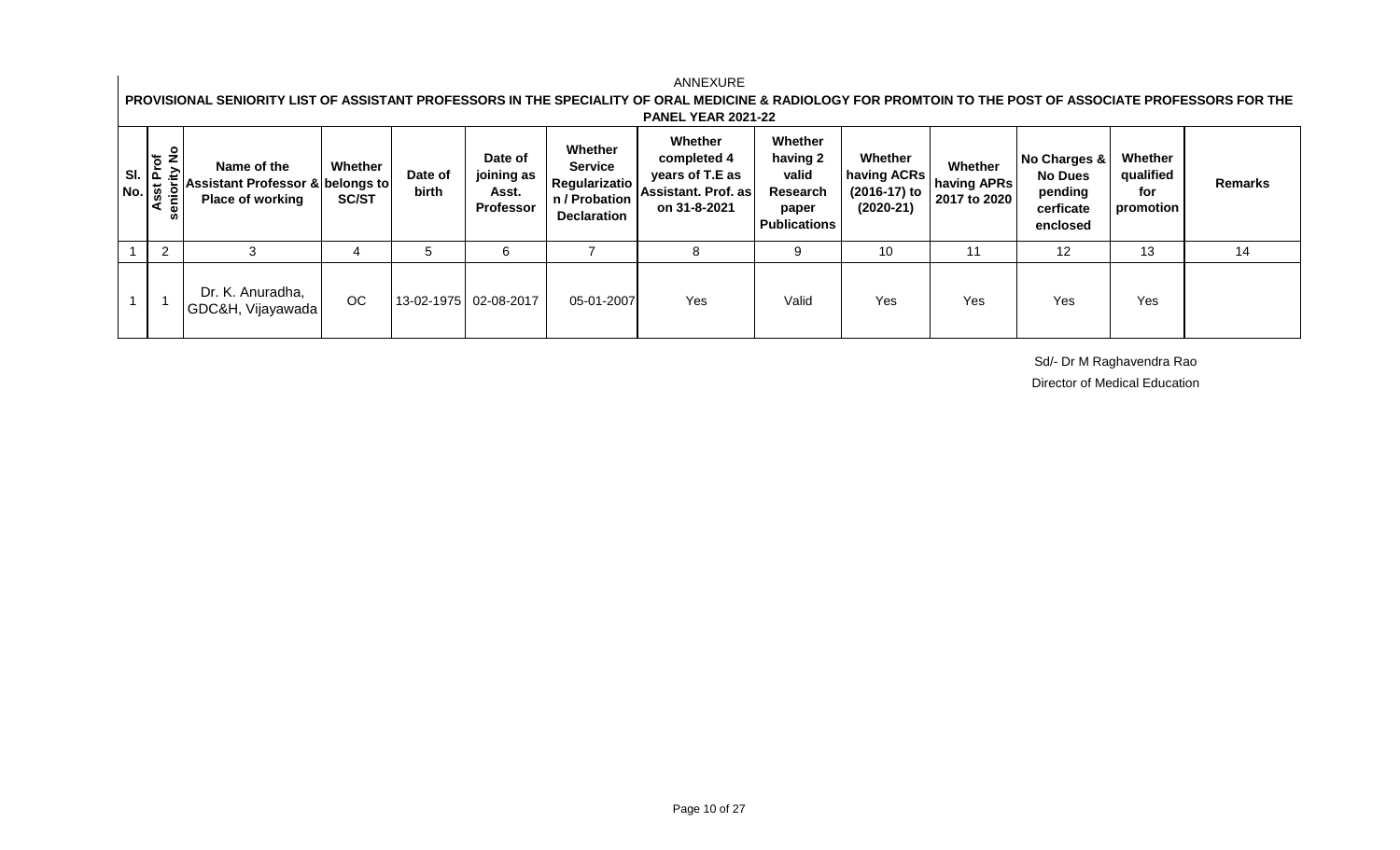**PROVISIONAL SENIORITY LIST OF ASSISTANT PROFESSORS IN THE SPECIALITY OF DENTAL SURGERY FOR PROMOTION TO THE POST OF ASSOCIATE PROFESSORS FOR THE PANEL YEAR 2021-22** 

| SI.<br>No.     | $\frac{1}{2}$<br>Asst Prof<br>enior<br>ō. | <b>Name of the Assistant</b><br>Professor & Place of<br>working | Whether<br>belongs to<br><b>SC/ST</b> | Date of birth | Date of<br>joining as<br>Asst.<br><b>Professor</b> | Whether<br><b>Service</b><br><b>Regularization</b><br>/ Probation<br><b>Declaration</b> | <b>Whether completed</b><br>4 years of T.E as<br>Assistant. Prof. as<br>on 31-8-2021 | Whether<br>having 2<br>valid<br>Research<br>paper<br><b>Publications</b> | Whether<br>having ACRs<br>(2016-17) to<br>$(2020-21)$ | <b>Whether having</b><br><b>APRs 2017 to</b><br>2020 | No Charges &<br><b>No Dues</b><br>pending<br>cerficate<br>enclosed | Whether<br>qualified<br>for<br>promotion | <b>Remarks</b> |
|----------------|-------------------------------------------|-----------------------------------------------------------------|---------------------------------------|---------------|----------------------------------------------------|-----------------------------------------------------------------------------------------|--------------------------------------------------------------------------------------|--------------------------------------------------------------------------|-------------------------------------------------------|------------------------------------------------------|--------------------------------------------------------------------|------------------------------------------|----------------|
|                | $\overline{2}$                            | 3                                                               | 4                                     | 5             | 6                                                  | $\overline{7}$                                                                          | 8                                                                                    | 9                                                                        | 10                                                    | 11                                                   | 12                                                                 | 13                                       | 14             |
| $\overline{A}$ | $\overline{1}$                            | Dr. N. Swpana Priya,<br>SVMC, Tirupati                          |                                       | 06-05-1981    | 19-10-2012                                         | 07-07-2008                                                                              | Yes                                                                                  | Valid                                                                    | Yes                                                   | Yes                                                  | Yes                                                                | Yes                                      |                |
| $\overline{2}$ | 2                                         | Dr. Ch. Hima Silpa,<br>GMC, Ongole                              | BC-D                                  | 28-10-1983    | 24-11-2014                                         | 02-07-2012                                                                              | Yes                                                                                  | Invalid                                                                  | Yes                                                   | Yes                                                  | Yes                                                                | Yes                                      |                |
| 3              | $\mathbf{3}$                              | Dr. R. Vijaya Kumar,<br>GMC, Anathapuramu                       | BC-C                                  | 31-05-1975    | 22-11-2014                                         | 29-10-2003                                                                              | Yes                                                                                  | Valid                                                                    | Yes                                                   | Yes                                                  | Yes                                                                | Yes                                      |                |
| $\overline{4}$ | $\overline{4}$                            | Dr. N. Rupa,<br>GMC, Srikakulam                                 | BC-B                                  | 14-08-1977    | 13-01-2015                                         | 01-12-2014                                                                              | Yes                                                                                  | Valid                                                                    | Yes                                                   | Yes                                                  | Yes                                                                | Yes                                      |                |
| 5 <sup>5</sup> | $5\phantom{.0}$                           | Dr. S. Janardhana Rao,<br>AMC, Visakhapatnam                    |                                       | 06-08-1981    | 10-09-2012                                         | 03-01-2007                                                                              | Yes                                                                                  | Invalid                                                                  | Yes                                                   | Yes                                                  | Yes                                                                | Yes                                      |                |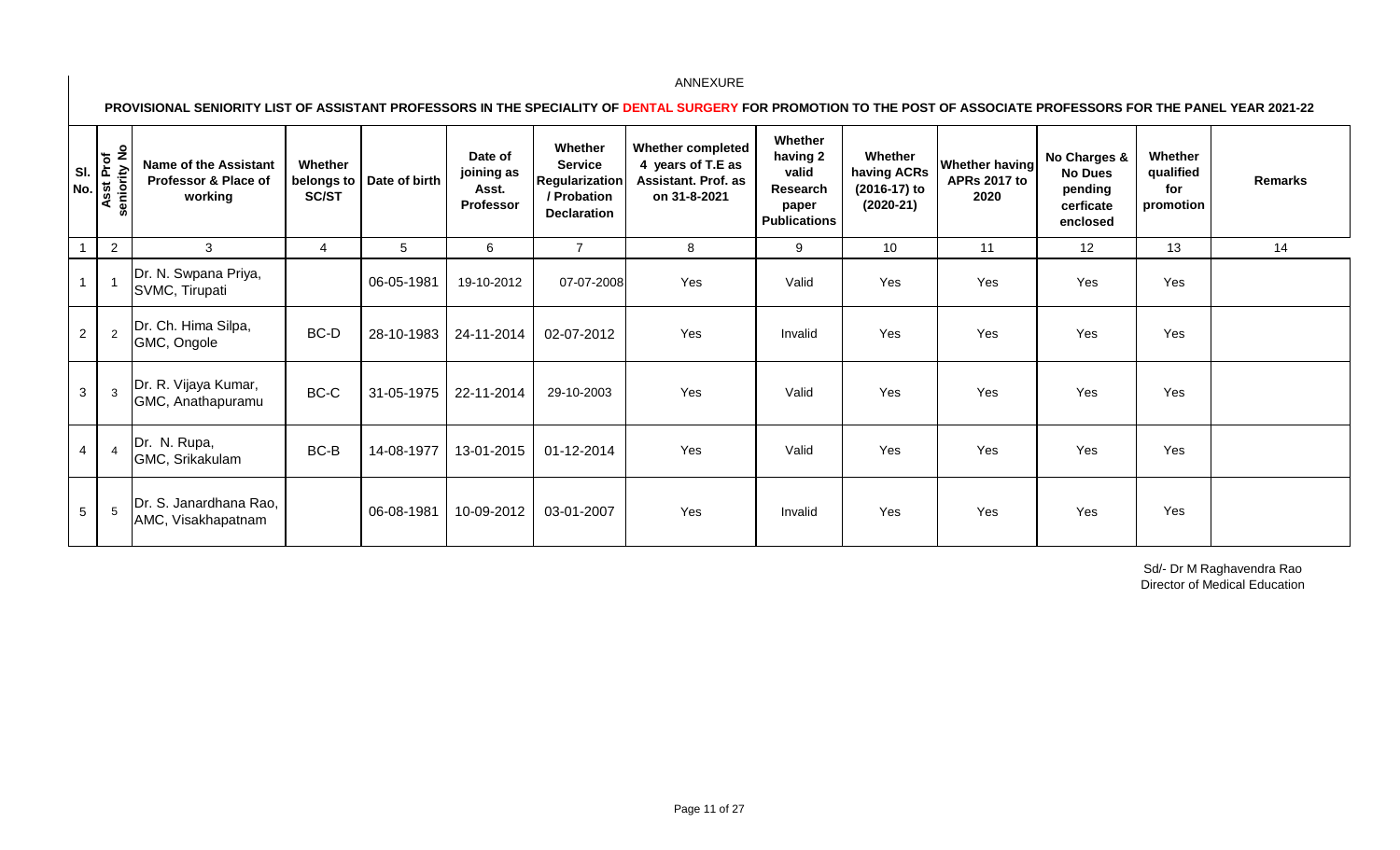**PROVISIONAL SENIORITY LIST OF ASSISTANT PROFESSORS IN THE SPECIALITY OF EMERGENCY MEDICINE FOR PROMOTION TO THE POST OF ASSOCIATE PROFESSOR THE PANEL YEAR 2021-22** 

| $N$ o. $\frac{17}{9}$ | SI. $\frac{5}{4}$<br>$\frac{1}{2}$<br>ä | Name of the<br><b>Assistant Professor</b><br>& Place of working | Whether<br><b>SC/ST</b> | belongs to Date of birth | Date of<br>joining as<br>Asst.<br><b>Professor</b> | Whether<br><b>Service</b><br>Regularization<br>/ Probation<br><b>Declaration</b> | <b>Whether completed</b><br>4 years of T.E as<br><b>Assistant. Prof. as</b><br>on 31-8-2021 | Whether<br>having 2<br>valid<br>Research<br>paper<br><b>Publications</b> | Whether<br>having ACRs<br>(2016-17) to<br>$(2020-21)$    | <b>Whether having</b><br><b>APRs 2017 to</b><br>2020 | No Charges &<br><b>No Dues</b><br>pending<br>cerficate<br>enclosed | Whether<br>qualified<br>for<br>promotion | Remarks                                                                                                         |
|-----------------------|-----------------------------------------|-----------------------------------------------------------------|-------------------------|--------------------------|----------------------------------------------------|----------------------------------------------------------------------------------|---------------------------------------------------------------------------------------------|--------------------------------------------------------------------------|----------------------------------------------------------|------------------------------------------------------|--------------------------------------------------------------------|------------------------------------------|-----------------------------------------------------------------------------------------------------------------|
|                       | $\overline{2}$                          | 3                                                               | 4                       | 5                        | 6                                                  |                                                                                  | 8                                                                                           | 9                                                                        | 10                                                       | 11                                                   | 12                                                                 | 13                                       | 14                                                                                                              |
|                       |                                         | Dr C Radhika Rani,<br>ACSR GMC, Nellore                         | OC                      | 26.01.1977               | 24-07-2015                                         | 17-06-2019                                                                       | Yes                                                                                         | Yes                                                                      | Submitted<br>ACRs for the<br>years 2015-16<br>to 2018-19 | Submitted APRs<br>from 2015 to<br>2018               | Yes                                                                | Yes                                      | 1. ACRs required for<br>the years 2019-20 and<br>2020-21.<br>2.APRs required for<br>the years 2019 and<br>2020. |
| 2                     | 2                                       | Dr. Sk. Noorulla,<br>ACSR GMC, Nellore                          | BC-E                    | 05-06-1980               | 24-07-2015                                         |                                                                                  | Yes                                                                                         | Invalid                                                                  | Yes                                                      | Yes                                                  | Yes                                                                | No                                       | <b>Paper Publications</b><br>sent for publication.                                                              |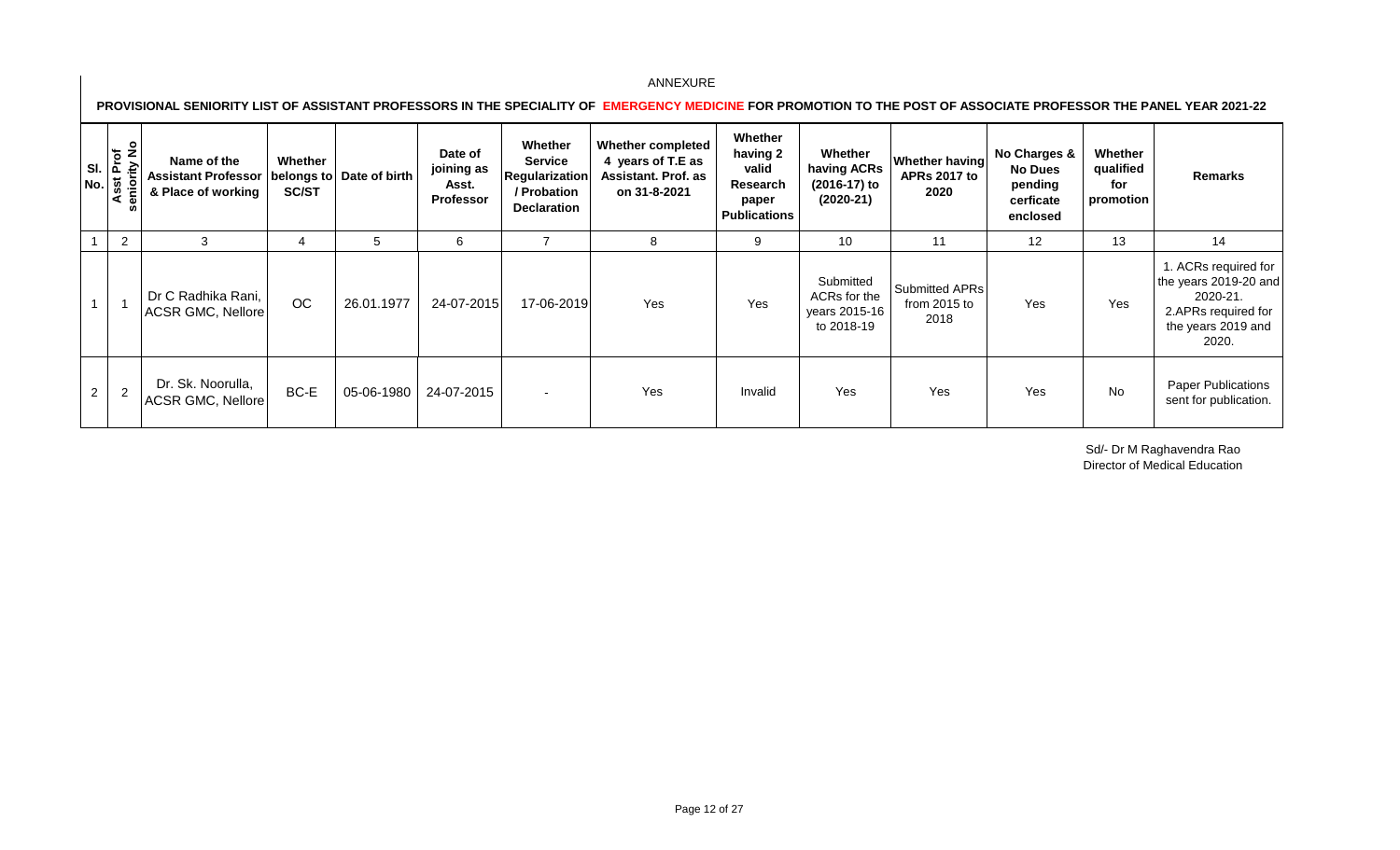**PROVISIONAL SENIORITY LIST OF ASSISTANT PROFESSORS IN THE SPECIALITY OF OPHTHALMOLOGY FOR PROMOTION TO THE POST OF ASSOCIATE PROFESSORS FOR THE PANEL YEAR 2021-22** 

| SI.<br>No.     | Asst Prof<br>seniority No | <b>Name of the Assistant</b><br>Professor & Place of<br>working                  | Whether<br>belongs to<br>SC/ST | Date of birth   | Date of<br>joining as<br>Asst.<br>Professor | Whether<br><b>Service</b><br><b>Regularization</b><br>/ Probation<br><b>Declaration</b> | <b>Whether completed</b><br>4 years of T.E as<br>Assistant. Prof. as<br>on 31-8-2021 | Whether<br>having 2<br>valid<br>Research<br>paper<br><b>Publications</b> | Whether<br>having ACRs<br>(2016-17) to<br>$(2020-21)$ | <b>Whether having</b><br><b>APRs 2017 to</b><br>2020                                        | No Charges &<br><b>No Dues</b><br>pending<br>cerficate<br>enclosed | Whether<br>qualified<br>for<br>promotion | <b>Remarks</b> |
|----------------|---------------------------|----------------------------------------------------------------------------------|--------------------------------|-----------------|---------------------------------------------|-----------------------------------------------------------------------------------------|--------------------------------------------------------------------------------------|--------------------------------------------------------------------------|-------------------------------------------------------|---------------------------------------------------------------------------------------------|--------------------------------------------------------------------|------------------------------------------|----------------|
| $\overline{1}$ | $\overline{2}$            | $\mathbf{3}$                                                                     | $\overline{4}$                 | $5\phantom{.0}$ | 6                                           | $\overline{7}$                                                                          | 8                                                                                    | 9                                                                        | 10                                                    | 11                                                                                          | 12                                                                 | 13                                       | 14             |
| $\overline{1}$ | 95                        | Dr.Y. Srenivasu,<br>GMC, Guntur                                                  |                                | 05-12-1963      | 2-Jun-1999                                  | 25-06-1997                                                                              | Yes                                                                                  | Valid                                                                    | Yes                                                   | Yes                                                                                         | Yes                                                                | Yes                                      |                |
| $\overline{2}$ | 105                       | Dr. M. Madhavi SMC,<br>Vijayawada                                                | BC-D                           | 15-07-1965      | 04-05-2000                                  | 04-06-1998                                                                              | Yes                                                                                  | Valid                                                                    | Yes                                                   | Yes                                                                                         | Yes                                                                | Yes                                      |                |
| $\mathbf{3}$   |                           | Dr.P.A.S. Chalapathi<br>109 Reddu SVRR Government<br>General Hospital, Tirupathi | OC                             | 02-06-1970      | 18-12-2002                                  | 20-12-1999                                                                              | Yes                                                                                  | Valid                                                                    | Yes                                                   | Yes                                                                                         | Yes                                                                | Yes                                      |                |
| $\overline{4}$ |                           | Dr. E. Rama Devi,<br>110 Rangaraya Medical<br>College, Kakinada                  |                                | 03-04-1961      | 21-12-2000                                  | 22-10-1992                                                                              | Yes                                                                                  | Valid                                                                    | Yes                                                   | Yes                                                                                         | Yes                                                                | Yes                                      |                |
| $\overline{5}$ | 111                       | Dr. A. Sadhana SVRR<br><b>Government General</b><br>Hospital, Tirupathi          | OC                             | 06-04-1966      | 07-02-2001                                  | 20-04-1999                                                                              | Yes                                                                                  | Valid                                                                    | Yes                                                   | Yes                                                                                         | Yes                                                                | Yes                                      |                |
| $\,6\,$        |                           | Dr. T. Penchalayya SVRR<br>112 Government General<br>Hospital, Tirupathi         |                                | 01-02-1965      | 07-02-2001                                  | 24-12-1999                                                                              | Yes                                                                                  | Valid                                                                    | Yes                                                   | Yes                                                                                         | Yes                                                                | Yes                                      |                |
| $\overline{7}$ | 113                       | Dr. K. Anjaneyulu KMC<br>Kurnool                                                 | BC-B                           | 05-06-1961      | 09-02-2001                                  | 21-03-1990                                                                              | Yes                                                                                  | Valid                                                                    | Yes                                                   | Yes                                                                                         | Yes                                                                | Yes                                      |                |
| $\bf8$         |                           | Dr KTSLN Murthy, Andhra<br>114 Medical College,<br>Visakhpatnam                  | OC                             | 08-09-1959      | 03-02-1994                                  |                                                                                         |                                                                                      |                                                                          |                                                       | Paper Publications are not received as Per GO Ms No 32, HM & FW (A2) Dept., Dt. 02.02.2010. |                                                                    |                                          |                |
| 9              | 117                       | Dr. M. Ravi Kumar,<br>GMC, Guntur                                                | SC                             | 05-10-1959      | 28-04-2001                                  | 25-06-1997                                                                              | Yes                                                                                  | Valid                                                                    | Yes                                                   | Yes                                                                                         | Yes                                                                | Yes                                      | Expired        |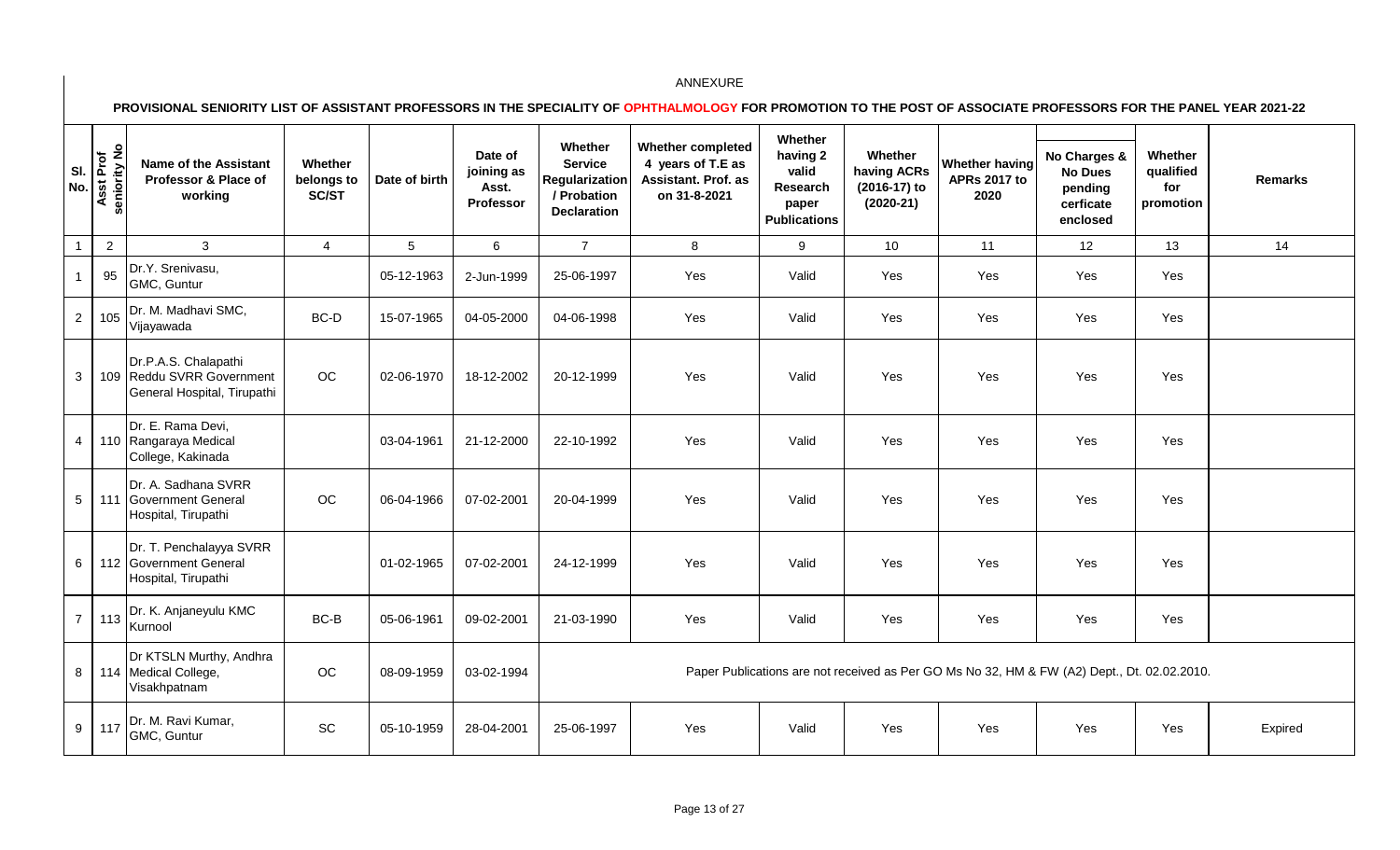| SI.<br>No. | Asst Prof<br>seniority No | <b>Name of the Assistant</b><br>Professor & Place of<br>working            | Whether<br>belongs to<br>SC/ST | Date of birth | Date of<br>joining as<br>Asst.<br>Professor | Whether<br><b>Service</b><br><b>Regularization</b><br>/ Probation<br><b>Declaration</b>     | <b>Whether completed</b><br>4 years of T.E as<br>Assistant. Prof. as<br>on 31-8-2021 | Whether<br>having 2<br>valid<br>Research<br>paper<br><b>Publications</b> | Whether<br>having ACRs<br>(2016-17) to<br>$(2020-21)$ | <b>Whether having</b><br><b>APRs 2017 to</b><br>2020                                        | No Charges &<br><b>No Dues</b><br>pending<br>cerficate<br>enclosed | Whether<br>qualified<br>for<br>promotion | <b>Remarks</b> |  |
|------------|---------------------------|----------------------------------------------------------------------------|--------------------------------|---------------|---------------------------------------------|---------------------------------------------------------------------------------------------|--------------------------------------------------------------------------------------|--------------------------------------------------------------------------|-------------------------------------------------------|---------------------------------------------------------------------------------------------|--------------------------------------------------------------------|------------------------------------------|----------------|--|
| 10         | 118                       | Dr Satya Srinivas, RMC,<br>Kakinada                                        | OC                             | 17-07-1961    | 11-05-2001                                  |                                                                                             |                                                                                      |                                                                          |                                                       | Paper Publications are not received as Per GO Ms No 32, HM & FW (A2) Dept., Dt. 02.02.2010. |                                                                    |                                          |                |  |
| 11         | 119                       | Dr B Srikanth, KMC,<br>Kurnool                                             | BC                             | 07-01-1960    | 04-07-2001                                  |                                                                                             |                                                                                      |                                                                          |                                                       | Paper Publications are not received as Per GO Ms No 32, HM & FW (A2) Dept., Dt. 02.02.2010. |                                                                    |                                          |                |  |
| 12         | 120                       | Dr V Vijaya Lakshmi, SMC,<br>Vijayawada                                    |                                | 13-04-1962    | 10-07-2001                                  |                                                                                             |                                                                                      |                                                                          |                                                       | Paper Publications are not received as Per GO Ms No 32, HM & FW (A2) Dept., Dt. 02.02.2010. |                                                                    |                                          |                |  |
| 13         | 121                       | Dr. S. Vasantha ACSR<br>Nellore                                            | OC                             | 30-05-1968    | 19-07-2001                                  | 12-04-1999                                                                                  | Yes                                                                                  | Valid                                                                    | Yes                                                   | Yes                                                                                         | Yes                                                                | Yes                                      |                |  |
| 14         |                           | Dr.D Satyavardhan Rao<br>123 SVR Government General<br>Hospital, Tirupathi | SC-C                           | 25-08-1968    | 04-02-2002                                  | 18-04-2000                                                                                  | Yes                                                                                  | Valid                                                                    | Yes                                                   | Yes                                                                                         | Yes                                                                | Yes                                      |                |  |
| 15         |                           | Dr. Ch. Manga venkat,<br>126 Govt. Regional Eye<br>Hospital, Visakhapatnam | BC-B                           | 20-07-1960    | 25-04-2003                                  | 25-06-1987                                                                                  | Yes                                                                                  | In valid                                                                 | Yes                                                   | Yes                                                                                         | Yes                                                                | Yes                                      |                |  |
| 16         |                           | Dr. Bharath Kumar Jain,<br>127 Rangaraya Medical<br>College, Kakinada      | OC                             | 15-07-1965    | 29-04-2003                                  | 03-09-1994                                                                                  | Yes                                                                                  | Valid                                                                    | Yes                                                   | Yes                                                                                         | Yes                                                                | Yes                                      |                |  |
| 17         | 132                       | Dr C Hari Hara Prasad,<br>GMC, Anantapuramu                                | <b>BC</b>                      | 11-06-1967    | 06-11-2003                                  |                                                                                             |                                                                                      |                                                                          |                                                       | Paper Publications are not received as Per GO Ms No 32, HM & FW (A2) Dept., Dt. 02.02.2010. |                                                                    |                                          |                |  |
| 18         | 134                       | Dr. A. Geetha KMC<br>Kurnool                                               | <b>OC</b>                      | 31-01-1968    | 13-11-2003                                  | 03-07-1999<br>Yes<br>Valid<br>Yes<br>Yes<br>Yes<br>Yes                                      |                                                                                      |                                                                          |                                                       |                                                                                             |                                                                    |                                          |                |  |
| 19         | 145                       | Dr P R Niveditha, KMC,<br>Kurnool                                          | OC                             | 22-07-1971    | 31-12-2003                                  | Paper Publications are not received as Per GO Ms No 32, HM & FW (A2) Dept., Dt. 02.02.2010. |                                                                                      |                                                                          |                                                       |                                                                                             |                                                                    |                                          |                |  |
| 20         |                           | Dr A Venkata Ramana,<br>146 Andhra Medical College,<br>Visakhpatnam        |                                |               | 01-01-2004                                  |                                                                                             |                                                                                      |                                                                          |                                                       | Paper Publications are not received as Per GO Ms No 32, HM & FW (A2) Dept., Dt. 02.02.2010. |                                                                    |                                          |                |  |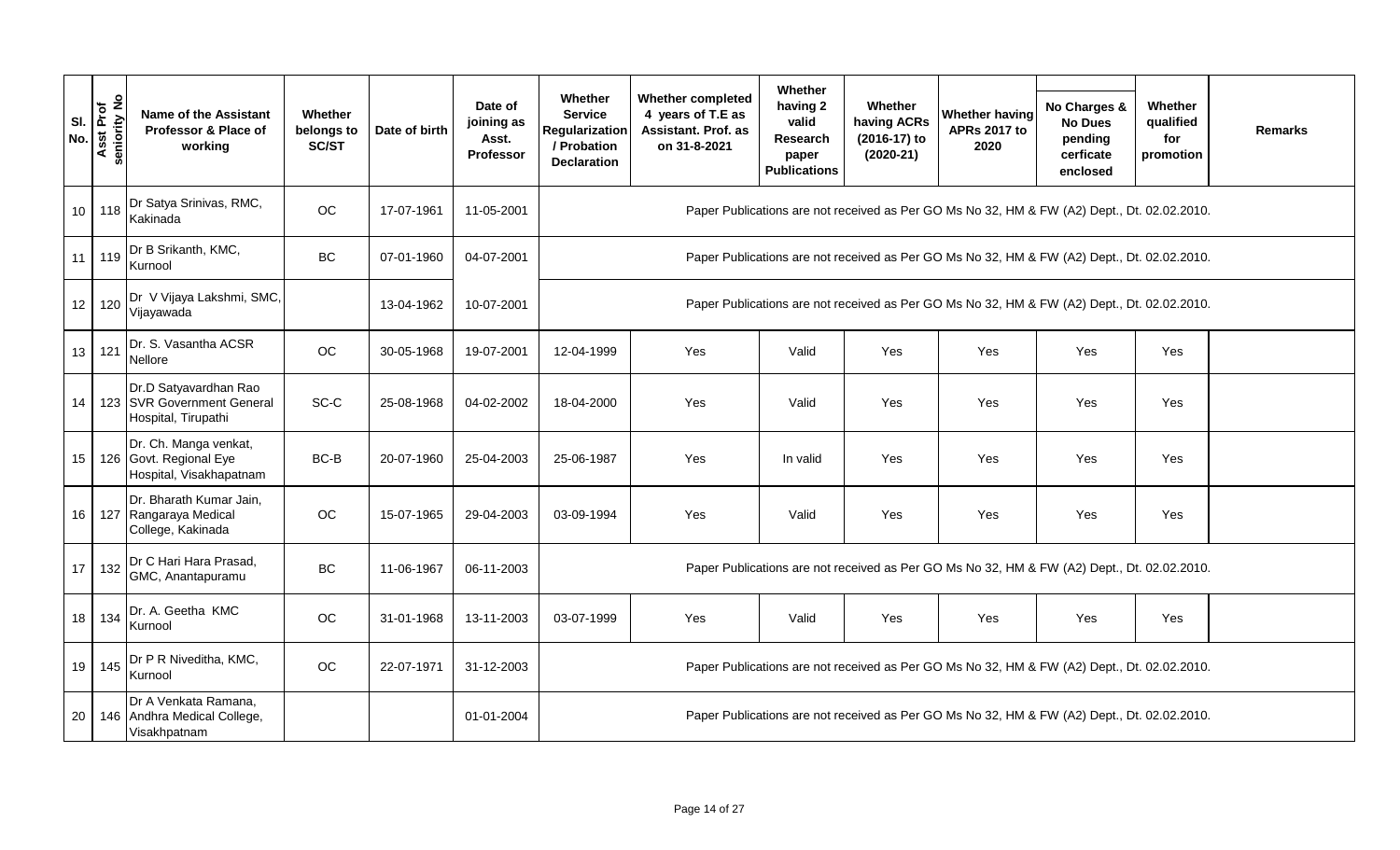| SI.<br>No.      | Asst Prof<br>seniority No | <b>Name of the Assistant</b><br>Professor & Place of<br>working | Whether<br>belongs to<br>SC/ST | Date of birth | Date of<br>joining as<br>Asst.<br><b>Professor</b> | Whether<br><b>Service</b><br>Regularization<br>/ Probation<br><b>Declaration</b>            | <b>Whether completed</b><br>4 years of T.E as<br>Assistant. Prof. as<br>on 31-8-2021 | Whether<br>having 2<br>valid<br>Research<br>paper<br><b>Publications</b> | Whether<br>having ACRs<br>(2016-17) to<br>$(2020-21)$ | <b>Whether having</b><br><b>APRs 2017 to</b><br>2020                                        | No Charges &<br><b>No Dues</b><br>pending<br>cerficate<br>enclosed | Whether<br>qualified<br>for<br>promotion | <b>Remarks</b> |
|-----------------|---------------------------|-----------------------------------------------------------------|--------------------------------|---------------|----------------------------------------------------|---------------------------------------------------------------------------------------------|--------------------------------------------------------------------------------------|--------------------------------------------------------------------------|-------------------------------------------------------|---------------------------------------------------------------------------------------------|--------------------------------------------------------------------|------------------------------------------|----------------|
| 21              | 147                       | Dr. G. Premalatha REH,<br>Visakhapatnam                         | $BC-C$                         | 15-06-1971    | 30-01-2004                                         | 29-04-1999                                                                                  | Yes                                                                                  | Valid                                                                    | Yes                                                   | Yes                                                                                         | Yes                                                                | Yes                                      |                |
| 22              | 150                       | Dr K Lakshmoji Naidu,<br>RMC, Kakinada                          | OC                             | 20-12-1960    | 03-08-2004                                         |                                                                                             |                                                                                      |                                                                          |                                                       | Paper Publications are not received as Per GO Ms No 32, HM & FW (A2) Dept., Dt. 02.02.2010. |                                                                    |                                          |                |
| 23              | 151                       | Dr P Satyavathi Devi, RMC,<br>Kakinada                          |                                | 15-07-1965    | 03-08-2004                                         |                                                                                             |                                                                                      |                                                                          |                                                       | Paper Publications are not received as Per GO Ms No 32, HM & FW (A2) Dept., Dt. 02.02.2010. |                                                                    |                                          |                |
| 24              | 152                       | Dr M Venkata Krishna<br>Reddy, KMC, Kurnool                     | OC                             | 01-09-1967    | 01-09-2004                                         |                                                                                             |                                                                                      |                                                                          |                                                       | Paper Publications are not received as Per GO Ms No 32, HM & FW (A2) Dept., Dt. 02.02.2010. |                                                                    |                                          |                |
| 25              | 153                       | Dr P R Siva Sankar, GMC,<br>Anantapuramu                        | BC                             | 17-06-1969    | 08-10-2004                                         | Paper Publications are not received as Per GO Ms No 32, HM & FW (A2) Dept., Dt. 02.02.2010. |                                                                                      |                                                                          |                                                       |                                                                                             |                                                                    |                                          |                |
| 26              | 154                       | Dr. N. Kasturi Bai KMC<br>Kurnool                               | SC                             | 25-08-1970    | 23-Dec-2004                                        | 14-07-2000                                                                                  | Yes                                                                                  | Valid                                                                    | Yes                                                   | Yes                                                                                         | Yes                                                                | Yes                                      |                |
| 27              | 158                       | Dr. A.Pitchi Reddy,<br>GMC, Guntur                              | $_{\rm OC}$                    | 15-06-1960    | 01-02-2006                                         | 12-11-1996                                                                                  | Yes                                                                                  | Valid                                                                    | Yes                                                   | Yes                                                                                         | Yes                                                                | Yes                                      |                |
| 28              | 159                       | Dr. P.V. Prasad,<br>RMC, Kakinada                               | <b>ST</b>                      | 25-07-1962    | 01-03-2006                                         | 01-10-1989                                                                                  | Yes                                                                                  | Valid                                                                    | Yes                                                   | Yes                                                                                         | Yes                                                                | Yes                                      |                |
| 29              | 160                       | Dr.M.V.Bhavani,<br>RMC, Kakinada                                | BC-A                           | 02-04-1963    | 02-03-2006                                         | 11-09-1996                                                                                  | Yes                                                                                  | Valid                                                                    | Yes                                                   | Yes                                                                                         | Yes                                                                | Yes                                      |                |
| 30 <sup>1</sup> | 161                       | Dr K V N Sridevi, GMC,<br>Guntur                                | OC                             | 06-07-1968    | 28-04-2006                                         |                                                                                             |                                                                                      |                                                                          |                                                       | Paper Publications are not received as Per GO Ms No 32, HM & FW (A2) Dept., Dt. 02.02.2010. |                                                                    |                                          |                |
| 31              | 162                       | Dr.B. Manjula,<br>GMC, Guntur                                   | $BC-C$                         | 16-12-1967    | 28-04-2006                                         | 03-07-1998                                                                                  | Yes                                                                                  | Valid                                                                    | Yes                                                   | Yes                                                                                         | <b>NO</b>                                                          | Yes                                      |                |
| 32              | 163                       | Dr. M. Kiranmai SMC<br>Vijayawada                               | <b>ST</b>                      | 04-06-1970    | 06-05-2006                                         | 27-06-1977                                                                                  | Yes                                                                                  | Valid                                                                    | Yes                                                   | Yes                                                                                         | Yes                                                                | Yes                                      |                |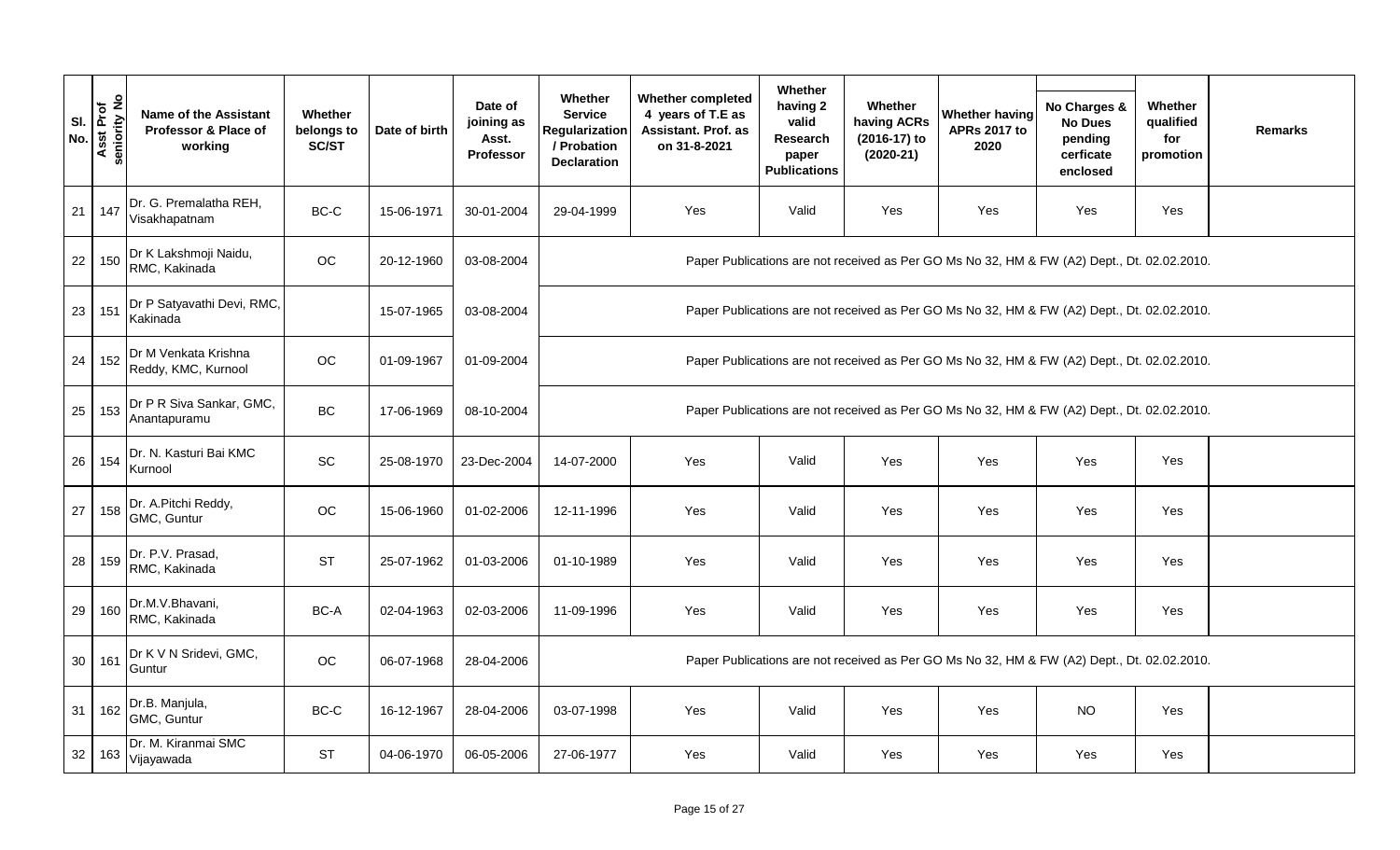|            |                                     |                                                                    |                                       |               |                                                    |                                                                                  |                                                                               | Whether                                                              |                                                       |                                                                                             |                                                                    |                                          |                                                    |
|------------|-------------------------------------|--------------------------------------------------------------------|---------------------------------------|---------------|----------------------------------------------------|----------------------------------------------------------------------------------|-------------------------------------------------------------------------------|----------------------------------------------------------------------|-------------------------------------------------------|---------------------------------------------------------------------------------------------|--------------------------------------------------------------------|------------------------------------------|----------------------------------------------------|
| SI.<br>No. | Prof<br>ity No<br>seniority<br>Asst | <b>Name of the Assistant</b><br>Professor & Place of<br>working    | <b>Whether</b><br>belongs to<br>SC/ST | Date of birth | Date of<br>joining as<br>Asst.<br><b>Professor</b> | Whether<br><b>Service</b><br>Regularization<br>/ Probation<br><b>Declaration</b> | Whether completed<br>4 years of T.E as<br>Assistant. Prof. as<br>on 31-8-2021 | having 2<br>valid<br><b>Research</b><br>paper<br><b>Publications</b> | Whether<br>having ACRs<br>(2016-17) to<br>$(2020-21)$ | <b>Whether having</b><br><b>APRs 2017 to</b><br>2020                                        | No Charges &<br><b>No Dues</b><br>pending<br>cerficate<br>enclosed | Whether<br>qualified<br>for<br>promotion | <b>Remarks</b>                                     |
| 33         | 164                                 | Dr. MDVL Satyanarayana<br>RIMS, Kadapa                             | OC                                    | 01-06-1965    | 19-05-2006                                         |                                                                                  | Yes                                                                           | Valid                                                                | Yes                                                   | Yes                                                                                         | Yes                                                                | <b>No</b>                                | Charge Memo was<br>issued. Charges are<br>pending. |
| 34         | 165                                 | Dr S Anuradha, KMC,<br>Kurnool                                     | BC                                    | 28-11-1963    | 27-07-2006                                         |                                                                                  |                                                                               |                                                                      |                                                       | Paper Publications are not received as Per GO Ms No 32, HM & FW (A2) Dept., Dt. 02.02.2010. |                                                                    |                                          |                                                    |
| 35         | 166                                 | Dr K S Rajiv Krishna, SMC,<br>Vijayawada                           | <b>OC</b>                             | 19-12-1973    | 07-08-2006                                         |                                                                                  |                                                                               |                                                                      |                                                       | Paper Publications are not received as Per GO Ms No 32, HM & FW (A2) Dept., Dt. 02.02.2010. |                                                                    |                                          |                                                    |
| 36         | 168                                 | Dr. C.G.Padmavathi,<br>GMC, Ananthapuramu                          | BC-B                                  | 26-04-1961    | 20-01-2007                                         | 26-04-1991                                                                       | Yes                                                                           | Valid                                                                | Yes                                                   | Yes                                                                                         | Yes                                                                | Yes                                      |                                                    |
| 37         | 174                                 | Dr. B. Thrimuthulu,<br>RMC, Kakinada                               | $\operatorname{\textsf{SC}}$          | 14-08-1961    | 18-07-2009                                         | 03-01-1997                                                                       | Yes                                                                           | Valid                                                                | Yes                                                   | Yes                                                                                         | Yes                                                                | Yes                                      |                                                    |
| 38         |                                     | Dr G Vara Prasad, Andhra<br>176 Medical College,<br>Visakhapatnam  | BC-A                                  | 01-08-1962    | 18-07-2009                                         |                                                                                  |                                                                               |                                                                      |                                                       | Paper Publications are not received as Per GO Ms No 32, HM & FW (A2) Dept., Dt. 02.02.2010. |                                                                    |                                          |                                                    |
| 39         | 184                                 | Dr N Jayanthi, SVMC,<br>Tirupati                                   | OC                                    | 22-05-1962    | 26-07-2009                                         |                                                                                  |                                                                               |                                                                      |                                                       | Paper Publications are not received as Per GO Ms No 32, HM & FW (A2) Dept., Dt. 02.02.2010. |                                                                    |                                          |                                                    |
| 40         | 186                                 | Dr D Murali Krishna,<br>SVMC, Tirupati                             | OC                                    | 30-08-1973    | 28-07-2009                                         |                                                                                  |                                                                               |                                                                      |                                                       | Paper Publications are not received as Per GO Ms No 32, HM & FW (A2) Dept., Dt. 02.02.2010. |                                                                    |                                          |                                                    |
| 41         | 187                                 | Dr G Rama Chandraiah,<br>SVMC, Tirupati                            | SC                                    | 01-07-1968    | 31-07-2009                                         |                                                                                  |                                                                               |                                                                      |                                                       | Paper Publications are not received as Per GO Ms No 32, HM & FW (A2) Dept., Dt. 02.02.2010. |                                                                    |                                          |                                                    |
| 42         | 190                                 | Dr G Gnanaprasuna Devi,<br>SVMc, Tirupati                          | BC-B                                  | 24-06-1969    | 08-08-2009                                         |                                                                                  |                                                                               |                                                                      |                                                       | Paper Publications are not received as Per GO Ms No 32, HM & FW (A2) Dept., Dt. 02.02.2010. |                                                                    |                                          |                                                    |
| 43         |                                     | Dr P Shyam Sundar,<br>191 Andhra Medical College,<br>Visakhapatnam | SC                                    | 01-12-1966    | 25-08-2009                                         |                                                                                  |                                                                               |                                                                      |                                                       | Paper Publications are not received as Per GO Ms No 32, HM & FW (A2) Dept., Dt. 02.02.2010. |                                                                    |                                          |                                                    |
| 44         | 192                                 | Dr B Ramalakshmi, SVMC,<br>Tirupati                                | OC                                    | 06-05-1968    | 11-06-2010                                         |                                                                                  |                                                                               |                                                                      |                                                       | Paper Publications are not received as Per GO Ms No 32, HM & FW (A2) Dept., Dt. 02.02.2010. |                                                                    |                                          |                                                    |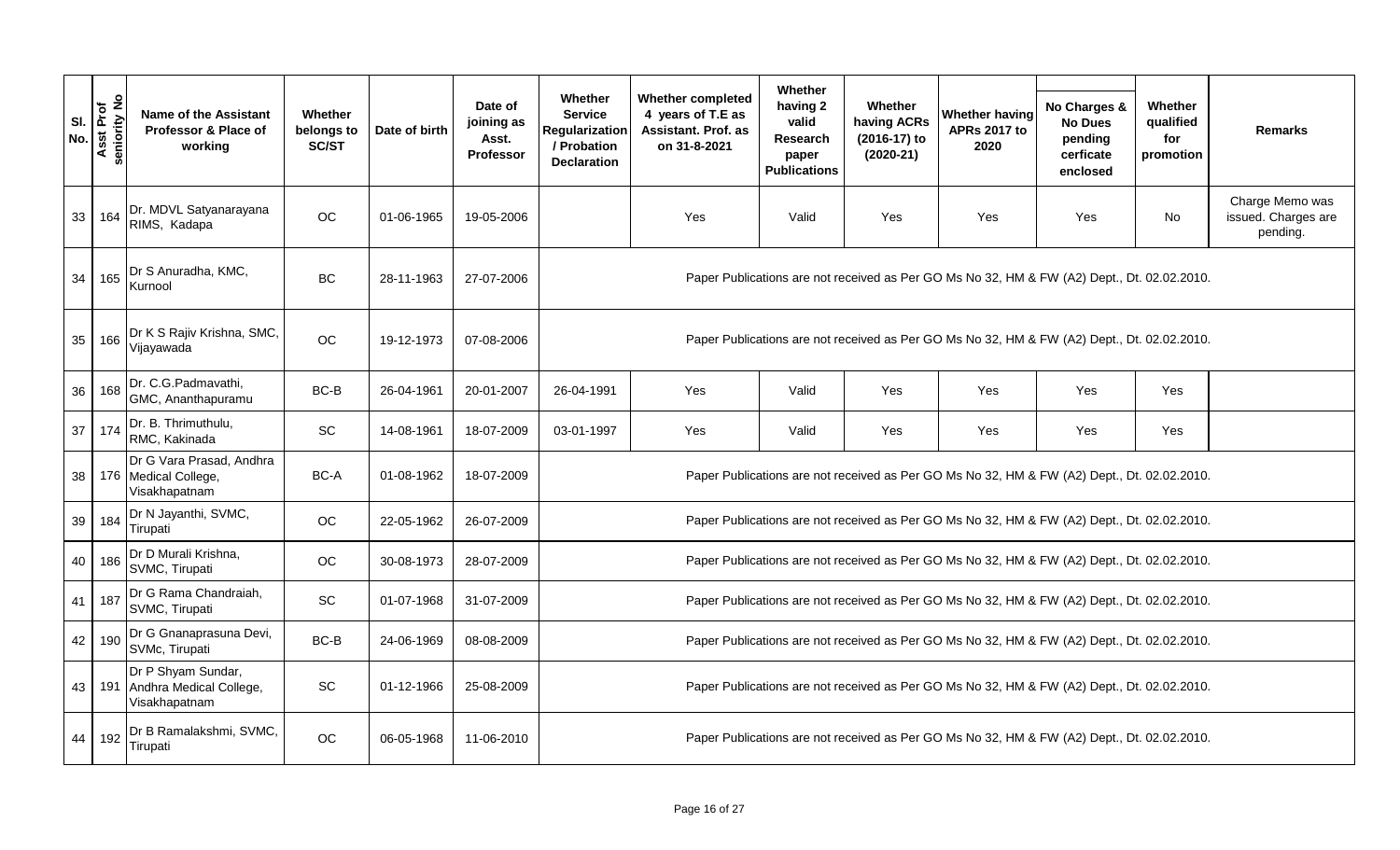|            |                           |                                                                 |                                       |               |                                                    |                                                                                             |                                                                                      | Whether                                                       |                                                       |                                                                                             |                                                                    |                                          |                |  |  |
|------------|---------------------------|-----------------------------------------------------------------|---------------------------------------|---------------|----------------------------------------------------|---------------------------------------------------------------------------------------------|--------------------------------------------------------------------------------------|---------------------------------------------------------------|-------------------------------------------------------|---------------------------------------------------------------------------------------------|--------------------------------------------------------------------|------------------------------------------|----------------|--|--|
| SI.<br>No. | Asst Prof<br>seniority No | <b>Name of the Assistant</b><br>Professor & Place of<br>working | <b>Whether</b><br>belongs to<br>SC/ST | Date of birth | Date of<br>joining as<br>Asst.<br><b>Professor</b> | Whether<br><b>Service</b><br>Regularization<br>/ Probation<br><b>Declaration</b>            | <b>Whether completed</b><br>4 years of T.E as<br>Assistant. Prof. as<br>on 31-8-2021 | having 2<br>valid<br>Research<br>paper<br><b>Publications</b> | Whether<br>having ACRs<br>(2016-17) to<br>$(2020-21)$ | <b>Whether having</b><br><b>APRs 2017 to</b><br>2020                                        | No Charges &<br><b>No Dues</b><br>pending<br>cerficate<br>enclosed | Whether<br>qualified<br>for<br>promotion | <b>Remarks</b> |  |  |
| 45         |                           | 193   Dr B Latha, KMC, Kurnool                                  | BC-A                                  | 05-06-1968    | 09-                                                |                                                                                             |                                                                                      |                                                               |                                                       | Paper Publications are not received as Per GO Ms No 32, HM & FW (A2) Dept., Dt. 02.02.2010. |                                                                    |                                          |                |  |  |
| 46         | 195                       | Dr. YMS. Prasad,<br>GMC, Ananthapuramu                          | BC-B                                  | 04-05-1972    | 09-12-2011                                         | 01-07-1998                                                                                  | Yes                                                                                  | Valid                                                         | Yes                                                   | Yes                                                                                         | Yes                                                                | Yes                                      |                |  |  |
| 47         | 196                       | Dr. P. Raja Kumar SMC<br>Viajayawada                            | BC-D                                  | 28-08-1966    | 07-07-2012                                         | 25-06-1998                                                                                  | Yes                                                                                  | Valid                                                         | Yes                                                   | Yes                                                                                         | Yes                                                                | Yes                                      |                |  |  |
| 48         | 198                       | Dr. G. Madhavi Latha SMC<br>Vijayawada                          | BC-B                                  | 23-04-1972    | 07-09-2012                                         | 25-06-1999                                                                                  | No                                                                                   | Valid                                                         | Yes                                                   | Yes                                                                                         | Yes                                                                | Yes                                      |                |  |  |
| 49         | 199                       | Dr B Chandra Sekhar,<br>RMC, Kakinada                           | OC                                    | 05-07-1966    | 08-09-2012                                         | Paper Publications are not received as Per GO Ms No 32, HM & FW (A2) Dept., Dt. 02.02.2010. |                                                                                      |                                                               |                                                       |                                                                                             |                                                                    |                                          |                |  |  |
| 50         | 200                       | Dr T Neelavathamma,<br>SVMC, Tirupati                           | OC                                    | 01-07-1968    | 09-09-2012                                         |                                                                                             |                                                                                      |                                                               |                                                       | Paper Publications are not received as Per GO Ms No 32, HM & FW (A2) Dept., Dt. 02.02.2010. |                                                                    |                                          |                |  |  |
| 51         | 201                       | Dr E Sathya Narayana<br>Murthy, SMC, Vijayawada                 | SC                                    | 05-06-1965    | 10-09-2012                                         |                                                                                             |                                                                                      |                                                               |                                                       | Paper Publications are not received as Per GO Ms No 32, HM & FW (A2) Dept., Dt. 02.02.2010. |                                                                    |                                          |                |  |  |
| 52         | 202                       | Dr. N. Padmavathi,<br>RMC, Kakinada                             | OC                                    | 03-08-1963    | 11-09-2012                                         | 17-04-2000                                                                                  | Yes                                                                                  | Valid                                                         | Yes                                                   | Yes                                                                                         | Yes                                                                | Yes                                      |                |  |  |
| 53         | 203                       | Dr. P. Manjula,<br>AMC, Visakhapatnam                           | SC                                    | 08-10-1972    | 13-09-2012                                         | 18-08-2000                                                                                  | Yes                                                                                  | Valid                                                         | Yes                                                   | Yes                                                                                         | Yes                                                                | Yes                                      |                |  |  |
| 54         | 204                       | Dr. K. Padamavathi,<br>AMC, Visakhapatnam                       | BC-D                                  | 30-06-1963    | 14-09-2012                                         |                                                                                             | Yes                                                                                  | Valid                                                         | Yes                                                   | Yes                                                                                         | Yes                                                                | Yes                                      |                |  |  |
| 55         | 205                       | Dr. M. Nirmala,<br>GMC, Guntur                                  | SC                                    | 28-07-1965    | 15-09-2012                                         | 07-07-2000                                                                                  | Yes                                                                                  | Valid                                                         | Yes                                                   | Yes                                                                                         | Yes                                                                | Yes                                      |                |  |  |
| 56         | 206                       | Dr P Sreelakshmi, SVMC,<br>Tirupati                             |                                       | 20-05-1981    | 09-10-2012                                         |                                                                                             |                                                                                      |                                                               |                                                       | Paper Publications are not received as Per GO Ms No 32, HM & FW (A2) Dept., Dt. 02.02.2010. |                                                                    |                                          |                |  |  |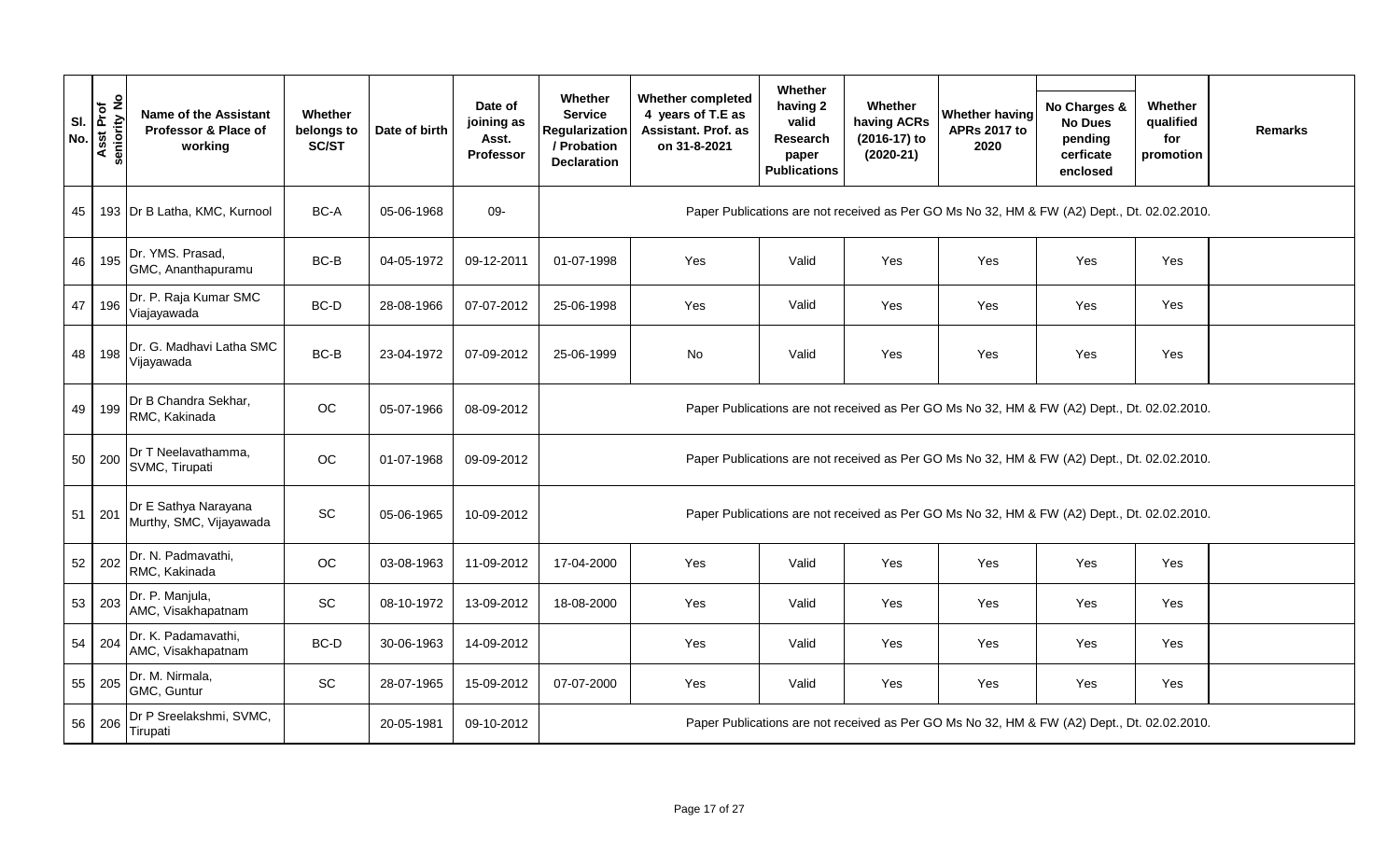| SI.<br>No. | Asst Prof<br>eniority No<br>seniority | Name of the Assistant<br>Professor & Place of<br>working       | Whether<br>belongs to<br>SC/ST | Date of birth | Date of<br>joining as<br>Asst.<br>Professor | Whether<br><b>Service</b><br><b>Regularization</b><br>/ Probation<br><b>Declaration</b>     | <b>Whether completed</b><br>4 years of T.E as<br>Assistant. Prof. as<br>on 31-8-2021 | Whether<br>having 2<br>valid<br><b>Research</b><br>paper<br><b>Publications</b> | Whether<br>having ACRs<br>(2016-17) to<br>$(2020-21)$ | <b>Whether having</b><br><b>APRs 2017 to</b><br>2020                                        | No Charges &<br><b>No Dues</b><br>pending<br>cerficate<br>enclosed | Whether<br>qualified<br>for<br>promotion | <b>Remarks</b>                                                     |
|------------|---------------------------------------|----------------------------------------------------------------|--------------------------------|---------------|---------------------------------------------|---------------------------------------------------------------------------------------------|--------------------------------------------------------------------------------------|---------------------------------------------------------------------------------|-------------------------------------------------------|---------------------------------------------------------------------------------------------|--------------------------------------------------------------------|------------------------------------------|--------------------------------------------------------------------|
| 57         |                                       | Dr R Prameela, Andhra<br>207 Medical College,<br>Visakhapatnam | <b>ST</b>                      | 05-04-1976    | 13-10-2012                                  |                                                                                             |                                                                                      |                                                                                 |                                                       | Paper Publications are not received as Per GO Ms No 32, HM & FW (A2) Dept., Dt. 02.02.2010. |                                                                    |                                          |                                                                    |
|            | 58 208                                | Dr. B. Usha Latha,<br>RMC, Kakinada                            |                                | 11-08-1981    | 25-03-2013                                  | 27-05-2005                                                                                  | Yes                                                                                  | Valid                                                                           | Yes                                                   | Yes                                                                                         | Yes                                                                | Yes                                      |                                                                    |
| 59         | 209                                   | Dr P S V Saleem Basha,<br>KMC, Kurnool                         |                                | 15-08-1967    | 25-03-2013                                  | Paper Publications are not received as Per GO Ms No 32, HM & FW (A2) Dept., Dt. 02.02.2010. |                                                                                      |                                                                                 |                                                       |                                                                                             |                                                                    |                                          |                                                                    |
|            | 60 210                                | Dr D Johnson Raj Kumar,<br>KMC, Kurnool                        |                                | 19-10-1969    | 25-03-2013                                  |                                                                                             |                                                                                      |                                                                                 |                                                       | Paper Publications are not received as Per GO Ms No 32, HM & FW (A2) Dept., Dt. 02.02.2010. |                                                                    |                                          |                                                                    |
|            | $61$ 211                              | Dr. B. Vidya Sagar REH<br>Kurnool                              | SC                             | 20-07-1972    | 25-03-2013                                  | 28-11-2005                                                                                  | Yes                                                                                  | Valid                                                                           | Yes                                                   | Yes                                                                                         | Yes                                                                | Yes                                      |                                                                    |
| 62         | 212                                   | Dr. V. Shaym Savith,<br>RMC, Kakinada                          | BC-D                           | 05-01-1976    | 25-03-2013                                  | 25-03-2013                                                                                  | Yes                                                                                  | Valid                                                                           | Yes                                                   | Yes                                                                                         | Yes                                                                | Yes                                      |                                                                    |
| 63         | 213                                   | Dr. G. Bhanumurthy,<br>GMC, Ananthapuramu                      | <b>SC</b>                      | 19-04-1976    | 04-04-2013                                  | 21-02-2008                                                                                  | Yes                                                                                  | Valid                                                                           | Yes                                                   | Yes                                                                                         | Yes                                                                | Yes                                      |                                                                    |
| 64         | 214                                   | Dr V Raj Sekhar, GMC,<br>Guntur                                | OC                             | 04-06-1963    | 08-04-2013                                  |                                                                                             |                                                                                      |                                                                                 |                                                       | Paper Publications are not received as Per GO Ms No 32, HM & FW (A2) Dept., Dt. 02.02.2010. |                                                                    |                                          |                                                                    |
| 65         | 215                                   | Dr. G. Sireesha ACSR<br><b>GMC Nellore</b>                     |                                | 29-03-1973    | 16-10-2014                                  |                                                                                             | Yes                                                                                  | Valid                                                                           | Yes                                                   | Yes                                                                                         | Yes                                                                | No                                       | Punishment imposed to<br>stop. Of (1) AGI.<br>26.2.2018 VC section |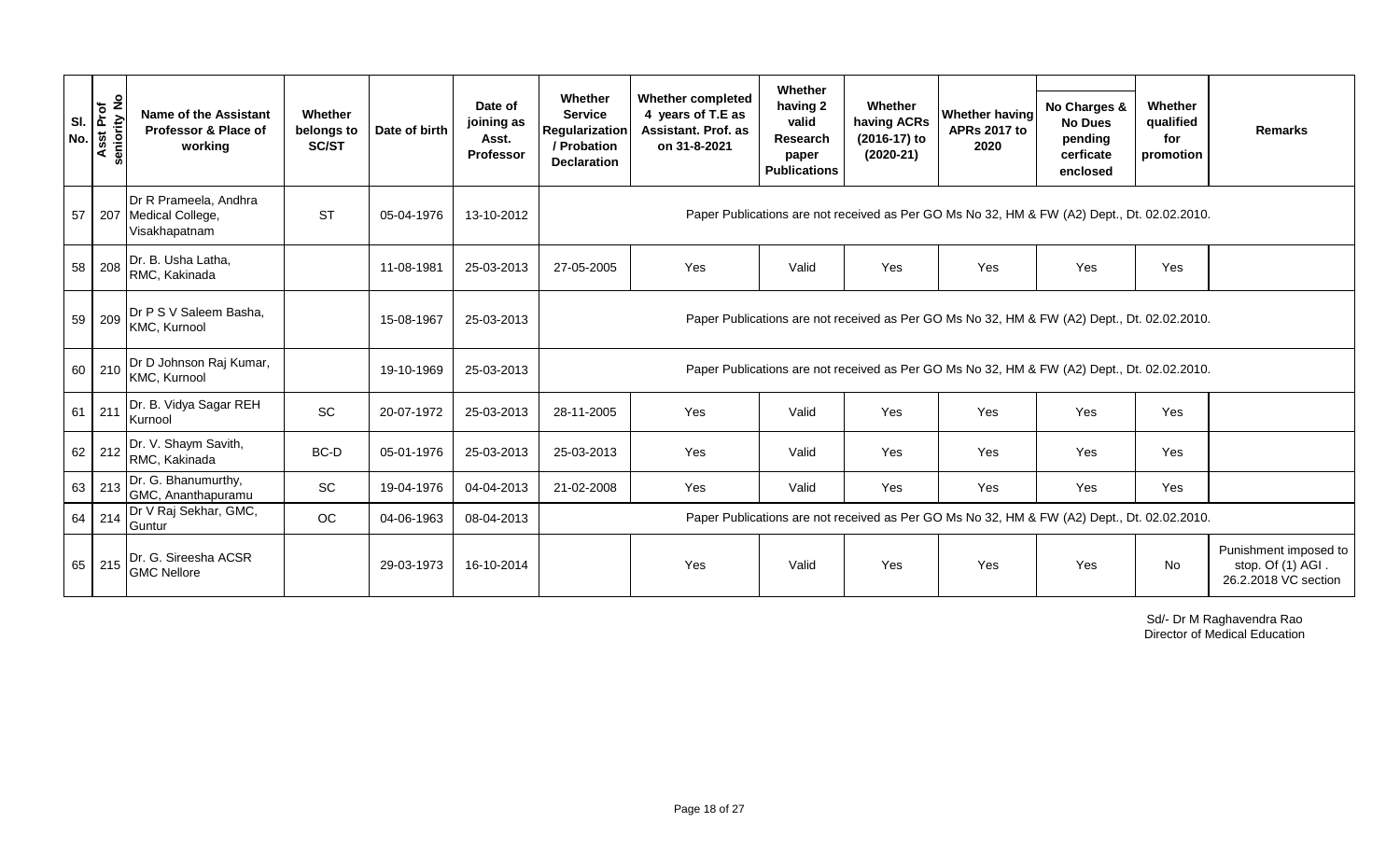|                |                           |                                                                  |                  |                          |                                             |                                                                                  | PROVISIONAL SENIORITY LIST OF ASSISTANT PROFESSORS OF RADIOTHERAPY FOR PROMOTION TO THE POST OF ASSOCIATE PROFESSORS FOR THE PANEL YEAR 2021-22 |                                                                          |                                                       |                                                                                             |                                                                    |                                          |                                            |
|----------------|---------------------------|------------------------------------------------------------------|------------------|--------------------------|---------------------------------------------|----------------------------------------------------------------------------------|-------------------------------------------------------------------------------------------------------------------------------------------------|--------------------------------------------------------------------------|-------------------------------------------------------|---------------------------------------------------------------------------------------------|--------------------------------------------------------------------|------------------------------------------|--------------------------------------------|
| SI.<br>No.     | Asst Prof<br>seniority No | <b>Name of the Assistant</b><br>Professor & Place of<br>working  | Whether<br>SC/ST | belongs to Date of birth | Date of<br>joining as<br>Asst.<br>Professor | Whether<br><b>Service</b><br>Regularization<br>/ Probation<br><b>Declaration</b> | Whether completed 4<br>years of T.E as<br>Assistant, Prof. as<br>on 31-8-2021                                                                   | Whether<br>having 2<br>valid<br>Research<br>paper<br><b>Publications</b> | Whether<br>having ACRs<br>(2016-17) to<br>$(2020-21)$ | Whether having<br><b>APRs 2017 to</b><br>2020                                               | No Charges &<br><b>No Dues</b><br>pending<br>cerficate<br>enclosed | Whether<br>qualified<br>for<br>promotion | <b>Remarks</b>                             |
|                | 2                         | 3                                                                | $\overline{4}$   | 5                        | 6                                           | $\overline{7}$                                                                   | 8                                                                                                                                               | 9                                                                        | 10                                                    | 11                                                                                          | 12                                                                 | 13                                       | 14                                         |
|                | 33                        | Dr. J. Prasanthi,<br>GMC, Ananthapuramu                          | <b>OC</b>        | 17-04-1980               | 23-10-2010                                  | 23-10-2010                                                                       | Yes                                                                                                                                             | Valid                                                                    | Yes                                                   | Yes                                                                                         | Yes                                                                | Yes                                      |                                            |
|                | 34                        | Dr.R.Ramesh babu,<br>SMC, Vijayawada                             | SC               | 12-06-1968               | 05-06-2011                                  | 23-10-2010                                                                       | Yes                                                                                                                                             | Valid                                                                    | Yes                                                   | Yes                                                                                         | Yes                                                                | Yes                                      |                                            |
| $\overline{2}$ | 35                        | Dr. A. Satish Kumar.<br>GMC, Guntur                              | SC               | 12-06-1978               | 07-09-2012                                  | 26-05-2005                                                                       | Yes                                                                                                                                             | Valid                                                                    | Yes                                                   | Yes                                                                                         | Yes                                                                | Yes                                      |                                            |
| $\overline{4}$ | 36                        | Dr P Ramamohana<br>Rao, Andhra Medical<br>College, Visakhapatnam | <b>BC</b>        | 02-08-1982               | 01-10-2014                                  |                                                                                  |                                                                                                                                                 |                                                                          |                                                       | Paper Publications are not received as Per GO Ms No 32, HM & FW (A2) Dept., Dt. 02.02.2010. |                                                                    |                                          |                                            |
| 3              | 37                        | Dr. B. Padmavathi,<br>SMC, Vijayawada                            | <b>ST</b>        | 26-06-1968               | 01-10-2014                                  | 23-04-1999                                                                       | Yes                                                                                                                                             | Valid                                                                    | Yes                                                   | Yes                                                                                         | Yes                                                                | Yes                                      |                                            |
| 5              | 38                        | Dr. M. Panduranga<br>Kumari,<br>RMC, Kakinada                    | <b>BC</b>        | 09-11-1978               | 07-09-2012                                  |                                                                                  | Yes                                                                                                                                             | Valid                                                                    | Yes                                                   | Yes                                                                                         | Yes                                                                | Yes                                      | Copy of Service<br>Regularisation required |
| 6              | 39                        | Dr N Rajya Lakshmi,<br>SMC, Vijayawada                           | $BC-B$           | 20-12-1985               | 25-10-2017                                  |                                                                                  |                                                                                                                                                 |                                                                          |                                                       | Teaching Experience not completed                                                           |                                                                    |                                          |                                            |
| $\overline{7}$ | 40                        | Dr K Jayasri, SVMC,<br>Tirupati                                  | BC-A             | 16-08-1986               | 25-10-2017                                  |                                                                                  |                                                                                                                                                 |                                                                          |                                                       | Teaching Experience not completed                                                           |                                                                    |                                          |                                            |

 $\overline{\phantom{a}}$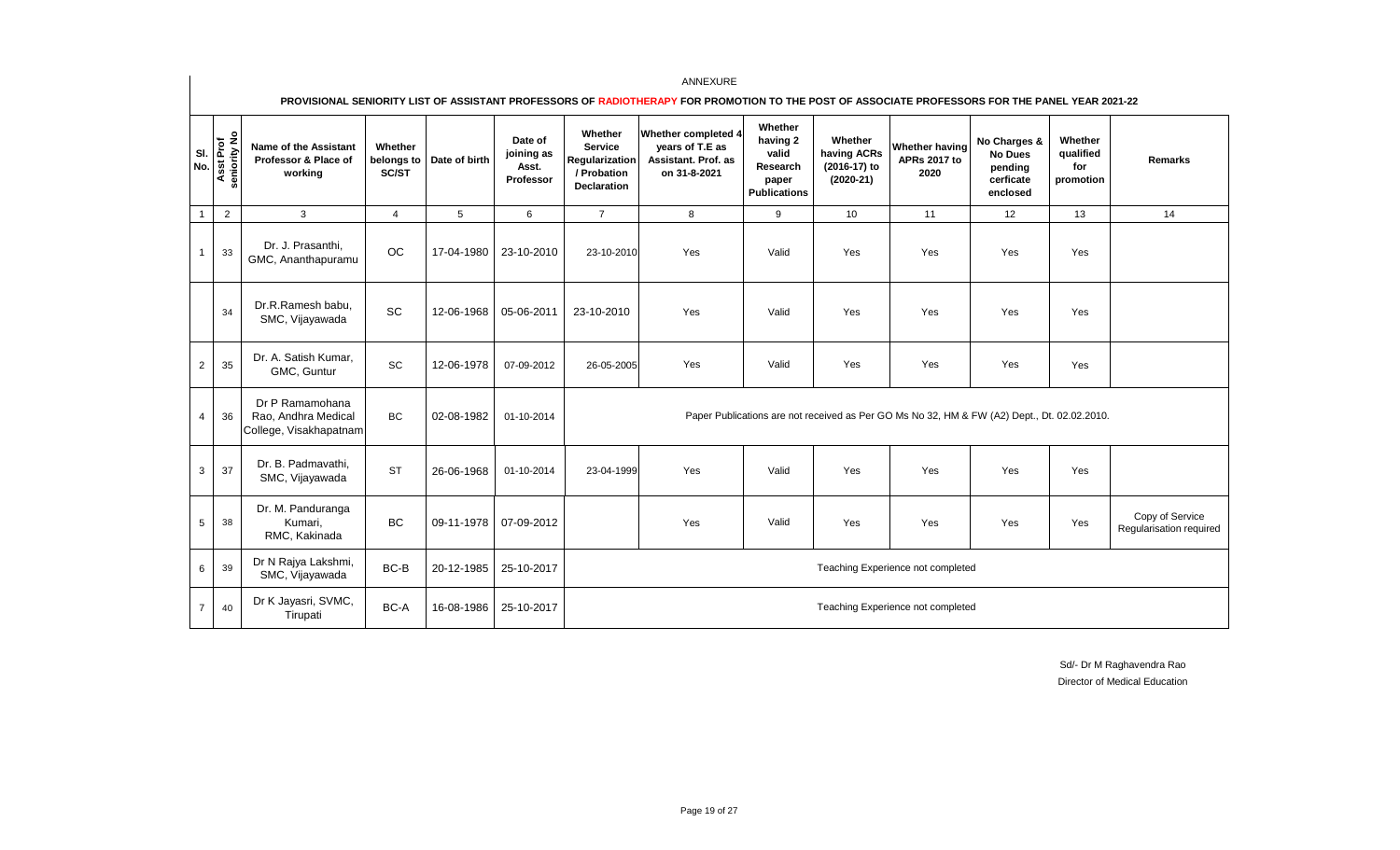### **PROVISIONAL SENIORITY LIST OF ASSISTANT PROFESSORS IN THE SPECIALITY OF ENT FOR PROMOTION TO THE POST OF ASSOCIATE PROFESSOR FOR THE PANEL YEAR 2021-22**

| SI.<br>No.      | <b>Asst Prof</b><br>seniority<br>No | Name of the<br><b>Assistant</b><br>Professor & Place<br>of working | Whether<br>SC/ST | belongs to Date of birth  | Date of<br>joining as<br>Asst.<br>Professor                                                 | Whether<br><b>Service</b><br><b>Regularizatio</b><br>n / Probation<br><b>Declaration</b> | Whether<br>completed 4 years<br>of T.E as Assistant.<br>Prof. as on 31-8-<br>2021           | Whether<br>having 2<br>valid<br>Research<br>paper<br><b>Publications</b> | Whether<br>having ACRs<br>(2016-17) to<br>$(2020-21)$ | Whether<br>having APRs<br>2017 to 2020 | No Charges &<br><b>No Dues</b><br>pending<br>cerficate<br>enclosed | Whether<br>qualified<br>for<br>promotion | <b>Remarks</b> |  |
|-----------------|-------------------------------------|--------------------------------------------------------------------|------------------|---------------------------|---------------------------------------------------------------------------------------------|------------------------------------------------------------------------------------------|---------------------------------------------------------------------------------------------|--------------------------------------------------------------------------|-------------------------------------------------------|----------------------------------------|--------------------------------------------------------------------|------------------------------------------|----------------|--|
| $1\overline{2}$ |                                     | 3                                                                  | $\overline{4}$   | 5                         | $6\phantom{1}$                                                                              | $\overline{7}$                                                                           | 8                                                                                           | 9                                                                        | 10                                                    | 11                                     | 12                                                                 | 13                                       | 14             |  |
| $\mathbf{1}$    | 85                                  | Dr. P.V. Sampath<br>Kumar,<br>GMC, Guntur                          | OC               | 24-09-1970                | 15-11-2003                                                                                  | 28-12-1999                                                                               | Yes                                                                                         | Valid                                                                    | <b>No</b>                                             | <b>No</b>                              | Yes                                                                | Yes                                      |                |  |
| $\overline{c}$  | 86                                  | Dr.Benjamin<br>Rajendra Kumar                                      | BC               | 8-Nov-1963                | 19-Nov-2003                                                                                 |                                                                                          | Paper Publications are not received as Per GO Ms No 32, HM & FW (A2) Dept., Dt. 02.02.2010. |                                                                          |                                                       |                                        |                                                                    |                                          |                |  |
| $\mathbf{3}$    | 87                                  | Dr.Swaroop Kanth T                                                 | BC-C             | 14-Apr-1966   21-Nov-2003 | Paper Publications are not received as Per GO Ms No 32, HM & FW (A2) Dept., Dt. 02.02.2010. |                                                                                          |                                                                                             |                                                                          |                                                       |                                        |                                                                    |                                          |                |  |
| $\overline{4}$  | 88                                  | Dr. B. Ramachandra<br>Rao,<br>AMC,<br>Visakhapatnam                | BC-D             | 01-05-1971                | 24-01-2004                                                                                  | 17-07-2000                                                                               | Yes                                                                                         | Valid                                                                    | Yes                                                   | Yes                                    | Yes                                                                | Yes                                      |                |  |
| $5\phantom{.0}$ | 90                                  | Dr. G. Sreenivas,<br>SVMC, Tirupati                                | OC               | 05-04-1970                | 01-06-2004                                                                                  |                                                                                          | Yes                                                                                         | Valid                                                                    | Yes                                                   | Yes                                    | Yes                                                                | Yes                                      |                |  |
| 6               | 91                                  | Dr.Dakshina Murthy<br>D                                            |                  |                           |                                                                                             |                                                                                          | Promoted during the Panel Year 2019-20                                                      |                                                                          |                                                       |                                        |                                                                    |                                          |                |  |
| $\overline{7}$  | 92                                  | Dr. M. Sreedhar<br>Rao,<br>GMC.<br>Ananathapuramu                  | OC               | 22-09-1961                | 25-11-2014                                                                                  | 24-12-1999                                                                               | Yes                                                                                         | Valid                                                                    | Yes                                                   | Yes                                    | Yes                                                                | Yes                                      |                |  |
| 8               | 93                                  | Dr. Ch. Venkata<br>Subbaiah, GMC,<br>Kadapa                        | BC-B             | 10.6.60                   | 11-Mar-06                                                                                   |                                                                                          | Paper Publications are not received as Per GO Ms No 32, HM & FW (A2) Dept., Dt. 02.02.2010. |                                                                          |                                                       |                                        |                                                                    |                                          |                |  |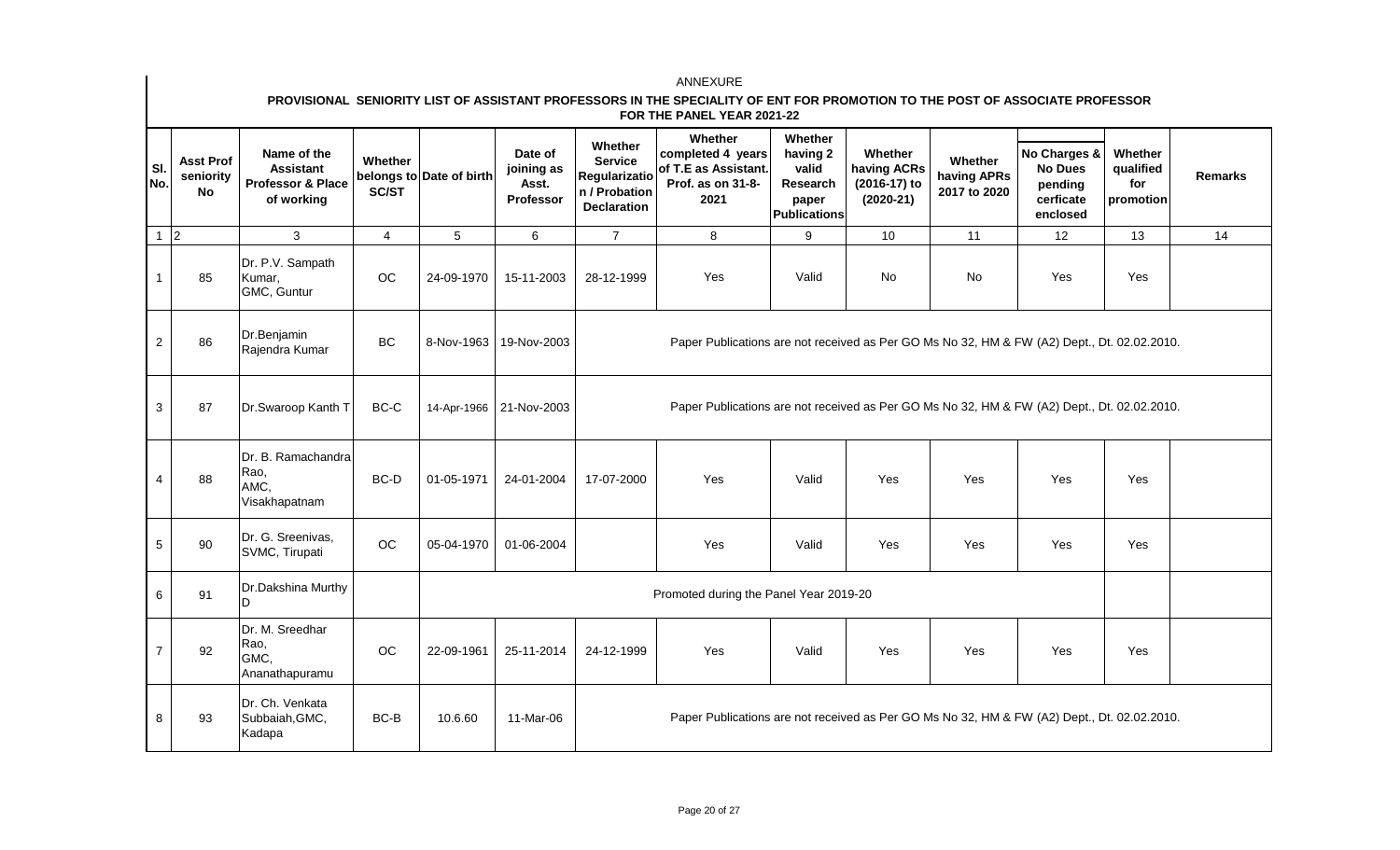| SI.<br>No. | <b>Asst Prof</b><br>seniority<br>No | Name of the<br><b>Assistant</b><br>Professor & Place<br>of working | Whether<br>SC/ST | belongs to Date of birth | Date of<br>joining as<br>Asst.<br>Professor | Whether<br><b>Service</b><br><b>Regularizatio</b><br>n / Probation<br><b>Declaration</b> | Whether<br>completed 4 years<br>of T.E as Assistant.<br>Prof. as on 31-8-<br>2021           | Whether<br>having 2<br>valid<br>Research<br>paper<br><b>Publications</b> | Whether<br>having ACRs<br>(2016-17) to<br>$(2020-21)$ | Whether<br>having APRs<br>2017 to 2020 | No Charges &<br><b>No Dues</b><br>pending<br>cerficate<br>enclosed | Whether<br>qualified<br>for<br>promotion | <b>Remarks</b> |
|------------|-------------------------------------|--------------------------------------------------------------------|------------------|--------------------------|---------------------------------------------|------------------------------------------------------------------------------------------|---------------------------------------------------------------------------------------------|--------------------------------------------------------------------------|-------------------------------------------------------|----------------------------------------|--------------------------------------------------------------------|------------------------------------------|----------------|
| $9\,$      | 94                                  | Dr.<br>Satyanarayana, GM<br>C,Kadapa                               | BC-A             | 27.7.1964                | 17.7.2008                                   |                                                                                          | Paper Publications are not received as Per GO Ms No 32, HM & FW (A2) Dept., Dt. 02.02.2010. |                                                                          |                                                       |                                        |                                                                    |                                          |                |
| 10         | 95                                  | Dr. Ch. Narayana<br>Rao, GMC, Kadapa                               | BC-D             | 15.10.69                 | 1-Oct-08                                    |                                                                                          | Paper Publications are not received as Per GO Ms No 32, HM & FW (A2) Dept., Dt. 02.02.2010. |                                                                          |                                                       |                                        |                                                                    |                                          |                |
| 11         | 96                                  | Dr. P.S.R.<br>Rajeswari,<br>AMC,<br>Visakhapatnam                  | OC               | 31-10-1966               | 18-07-2009                                  | 05-11-1978                                                                               | Yes                                                                                         | Valid                                                                    | Yes                                                   | <b>Yes</b>                             | Yes                                                                | Yes                                      |                |
| 12         | 97                                  | Dr. B. Nageswara<br>Rao,<br>AMC,<br>Visakhapatnam                  | BC-A             | 11-03-1970               | 18-07-2009                                  | 25-05-2005                                                                               | Yes                                                                                         | Valid                                                                    | Yes                                                   | Yes                                    | Yes                                                                | Yes                                      |                |
| 13         | 98                                  | Dr. B. Sudha,<br>AMC,<br>Visakhapatnam                             | BC-D             | 31-01-1971               | 18-07-2009                                  | 26-06-1998                                                                               | Yes                                                                                         | Valid                                                                    | Yes                                                   | Yes                                    | Yes                                                                | Yes                                      |                |
| 14         | 99                                  | Dr.T.V.S.S.N. Leela<br>Prasad,<br>AMC,<br><b>VISAKHAPATNAM</b>     | BC-A             | 27-11-1972               | 18-07-2009                                  | 18-04-1999                                                                               | Yes                                                                                         | Valid                                                                    | Yes                                                   | Yes                                    | Yes                                                                | Yes                                      |                |
| 15         | 100                                 | Dr. P. Ramesh<br>Chandra,<br>AMC,<br>Visakhapatnam                 | BC-A             | 10-06-1980               | 18-07-2009                                  | 18-02-2008                                                                               | Yes                                                                                         | Valid                                                                    | Yes                                                   | Yes                                    | Yes                                                                | Yes                                      |                |
| 16         | 104                                 | Dr. P. Hari Krishna,<br>SVMC, Tirupati                             |                  | 01-06-1967               | 19-03-2010                                  | 06-07-1998                                                                               | Yes                                                                                         | Valid                                                                    | Yes                                                   | Yes                                    | Yes                                                                | Yes                                      |                |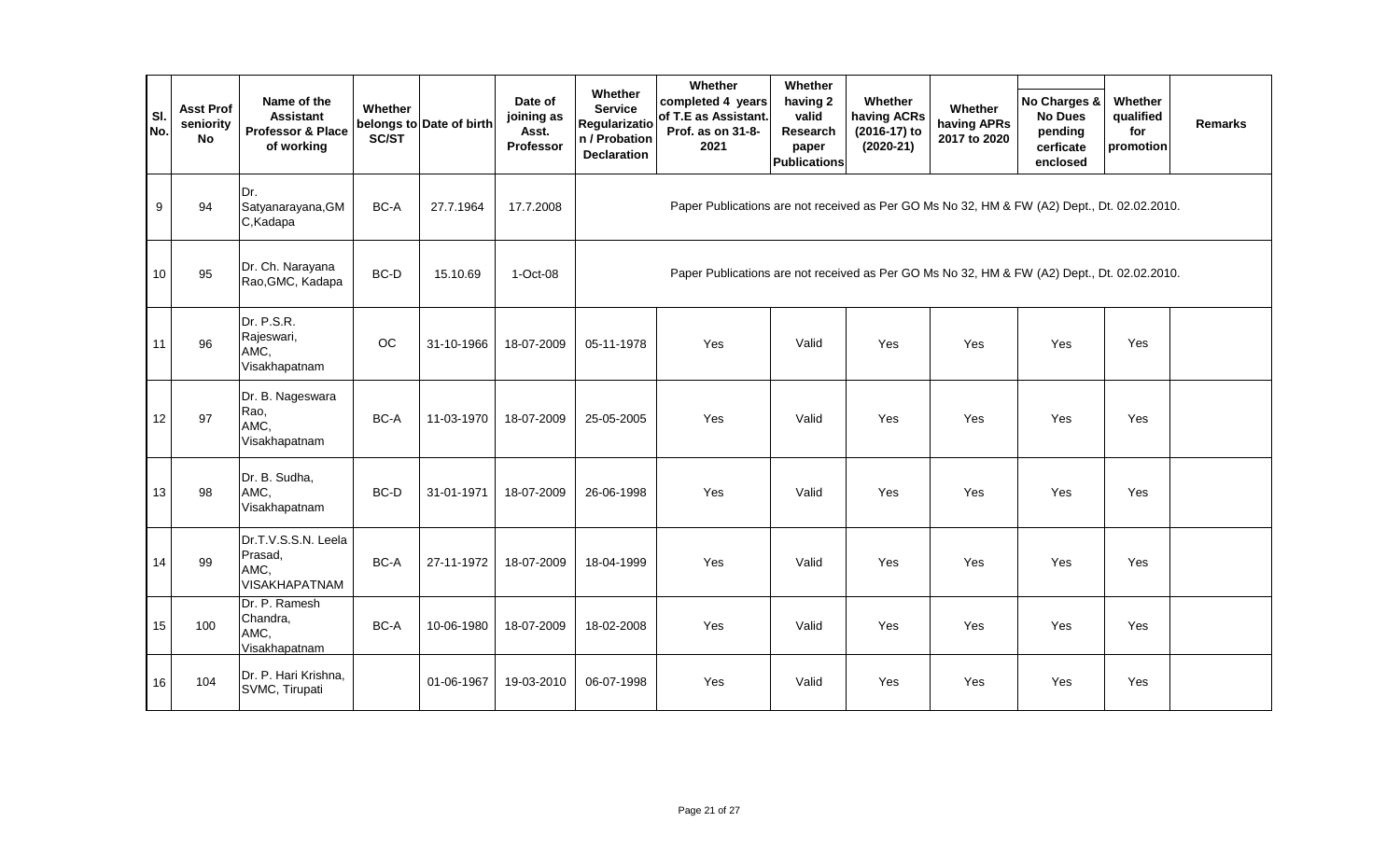| SI.<br>No. | <b>Asst Prof</b><br>seniority<br><b>No</b> | Name of the<br><b>Assistant</b><br><b>Professor &amp; Place</b><br>of working | Whether<br><b>SC/ST</b> | belongs to Date of birth | Date of<br>joining as<br>Asst.<br><b>Professor</b> | Whether<br><b>Service</b><br><b>Regularizatio</b><br>n / Probation<br><b>Declaration</b>    | Whether<br>completed 4 years<br>of T.E as Assistant.<br>Prof. as on 31-8-<br>2021           | Whether<br>having 2<br>valid<br>Research<br>paper<br><b>Publications</b> | Whether<br>having ACRs<br>(2016-17) to<br>$(2020-21)$ | Whether<br>having APRs<br>2017 to 2020 | No Charges &<br><b>No Dues</b><br>pending<br>cerficate<br>enclosed | Whether<br>qualified<br>for<br>promotion | <b>Remarks</b> |  |  |
|------------|--------------------------------------------|-------------------------------------------------------------------------------|-------------------------|--------------------------|----------------------------------------------------|---------------------------------------------------------------------------------------------|---------------------------------------------------------------------------------------------|--------------------------------------------------------------------------|-------------------------------------------------------|----------------------------------------|--------------------------------------------------------------------|------------------------------------------|----------------|--|--|
| 17         | 105                                        | Dr. P.Koteswara<br>Rao,<br>RMC, Kakinada                                      | BC-B                    | 23-03-1960               | 10-09-2012                                         | 14-10-1992                                                                                  | Yes                                                                                         | Valid                                                                    | Yes                                                   | Yes                                    | Yes                                                                | Yes                                      |                |  |  |
| 18         | 106                                        | Dr.P.Ram Babu,<br>Andhra Medical,<br>College,<br>Visakhapatnam                | BC-A                    | 24-7-1967                | 10-09-2012                                         | Paper Publications are not received as Per GO Ms No 32, HM & FW (A2) Dept., Dt. 02.02.2010. |                                                                                             |                                                                          |                                                       |                                        |                                                                    |                                          |                |  |  |
| 19         | 107                                        | Dr. P. Fuzulu<br>Rahman Khan,<br>KMC, Kurnool                                 | <b>OC</b>               | 01.07.1960               | 11-09-2012                                         |                                                                                             | Paper Publications are not received as Per GO Ms No 32, HM & FW (A2) Dept., Dt. 02.02.2010. |                                                                          |                                                       |                                        |                                                                    |                                          |                |  |  |
| 20         | 108                                        | Dr Nukala<br>Veeraswamy,<br>Andhra Medical                                    |                         | 15-01-1962               | 13-09-2012                                         |                                                                                             | Paper Publications are not received as Per GO Ms No 32, HM & FW (A2) Dept., Dt. 02.02.2010. |                                                                          |                                                       |                                        |                                                                    |                                          |                |  |  |
| 21         | 109                                        | College<br>Dr. A. Rajesh<br>Kumar,<br>GMC,<br>Ananthapuramu                   | SC                      | 04-08-1979               | 14-09-2012                                         | 11-06-2011                                                                                  | Yes                                                                                         | Valid                                                                    | Yes                                                   | Yes                                    | Yes                                                                | Yes                                      |                |  |  |
| 22         | 110                                        | Dr Kota Chandra<br>Sekhar                                                     |                         |                          | 09-10-2012                                         |                                                                                             | Paper Publications are not received as Per GO Ms No 32, HM & FW (A2) Dept., Dt. 02.02.2010. |                                                                          |                                                       |                                        |                                                                    |                                          |                |  |  |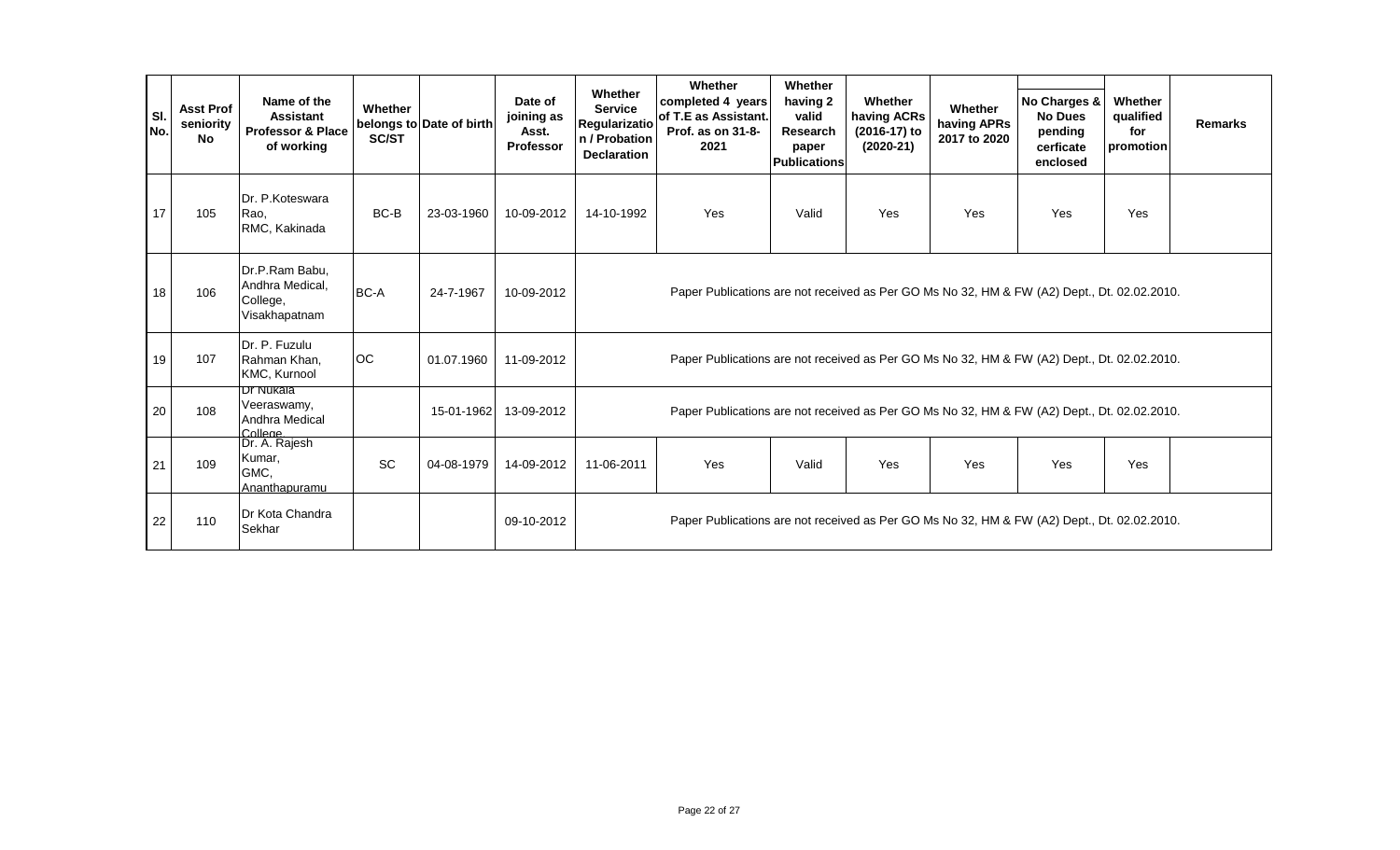|            |                                     |                                                                    |                  |                          |                                                    |                                                                                             | Whether                                                                                     | Whether                                                       |                                                       |                                        |                                                                    |                                          |                |
|------------|-------------------------------------|--------------------------------------------------------------------|------------------|--------------------------|----------------------------------------------------|---------------------------------------------------------------------------------------------|---------------------------------------------------------------------------------------------|---------------------------------------------------------------|-------------------------------------------------------|----------------------------------------|--------------------------------------------------------------------|------------------------------------------|----------------|
| SI.<br>No. | <b>Asst Prof</b><br>seniority<br>No | Name of the<br><b>Assistant</b><br>Professor & Place<br>of working | Whether<br>SC/ST | belongs to Date of birth | Date of<br>joining as<br>Asst.<br><b>Professor</b> | Whether<br><b>Service</b><br>Regularizatio<br>n / Probation<br><b>Declaration</b>           | completed 4 years<br>of T.E as Assistant.<br>Prof. as on 31-8-<br>2021                      | having 2<br>valid<br>Research<br>paper<br><b>Publications</b> | Whether<br>having ACRs<br>(2016-17) to<br>$(2020-21)$ | Whether<br>having APRs<br>2017 to 2020 | No Charges &<br><b>No Dues</b><br>pending<br>cerficate<br>enclosed | Whether<br>qualified<br>for<br>promotion | <b>Remarks</b> |
| 23         | 111                                 | Dr B Ajay Kumar,<br>Andhra Medical<br>College,<br>Visakhapatnam    | BC-D             | 06-01-1974               | 25-03-2013                                         |                                                                                             | Paper Publications are not received as Per GO Ms No 32, HM & FW (A2) Dept., Dt. 02.02.2010. |                                                               |                                                       |                                        |                                                                    |                                          |                |
| 24         | 112                                 | Dr. V. Praveena,<br>RMC, Kakinada                                  | <b>SC</b>        | 19-07-1976               | 25-03-2013                                         | 30-03-2011                                                                                  | Yes                                                                                         | Valid                                                         | Yes                                                   | Yes                                    | Yes                                                                | Yes                                      |                |
| 25         | 113                                 | Dr. V.Ch.V. Siva<br>Kumar,<br>RMC, Kakinada                        | <b>OC</b>        | 13-11-1978               | 25-03-2013                                         | 28-05-2011                                                                                  | Yes                                                                                         | Valid                                                         | Yes                                                   | Yes                                    | Yes                                                                | Yes                                      |                |
| 26         | 114                                 | Dr.B.V.N.Muralidhar<br>reddy                                       | OC               | 01-04-1978               | 25-03-2013                                         | Paper Publications are not received as Per GO Ms No 32, HM & FW (A2) Dept., Dt. 02.02.2010. |                                                                                             |                                                               |                                                       |                                        |                                                                    |                                          |                |
| 27         | 115                                 | Dr. G. Siva Prasad,<br>KMC, Kurnool                                | OC               | 01-07-1972               | 25-03-2013                                         | 19-05-2005                                                                                  | Yes                                                                                         | Valid                                                         | Yes                                                   | Yes                                    | Yes                                                                | Yes                                      |                |
| 28         | 116                                 | Dr. C. Anitha,<br>GMC, Guntur                                      | OC               | 17-08-1968               | 25-03-2013                                         | 21-08-2000                                                                                  | Yes                                                                                         | Valid                                                         | Yes                                                   | Yes                                    | Yes                                                                | Yes                                      |                |
| 29         | 117                                 | Dr. K. Kishore,<br>KMC, Kurnool                                    | BC-D             | 19-01-1969               | 25-03-2013                                         | 21-08-2000                                                                                  | Yes                                                                                         | Valid                                                         | Yes                                                   | Yes                                    | Yes                                                                | Yes                                      |                |
| 30         | 118                                 | Dr C Aruna Kumari,<br>GMC, Guntur                                  | OC               | 03-08-1970               | 25-03-2013                                         |                                                                                             | Paper Publications are not received as Per GO Ms No 32, HM & FW (A2) Dept., Dt. 02.02.2010. |                                                               |                                                       |                                        |                                                                    |                                          |                |
| 31         | 119                                 | Dr D Rajanikanth,<br>SVMC, Tirupati                                | BC-D             | 21-04-1979               | 25-03-2013                                         |                                                                                             | Paper Publications are not received as Per GO Ms No 32, HM & FW (A2) Dept., Dt. 02.02.2010. |                                                               |                                                       |                                        |                                                                    |                                          |                |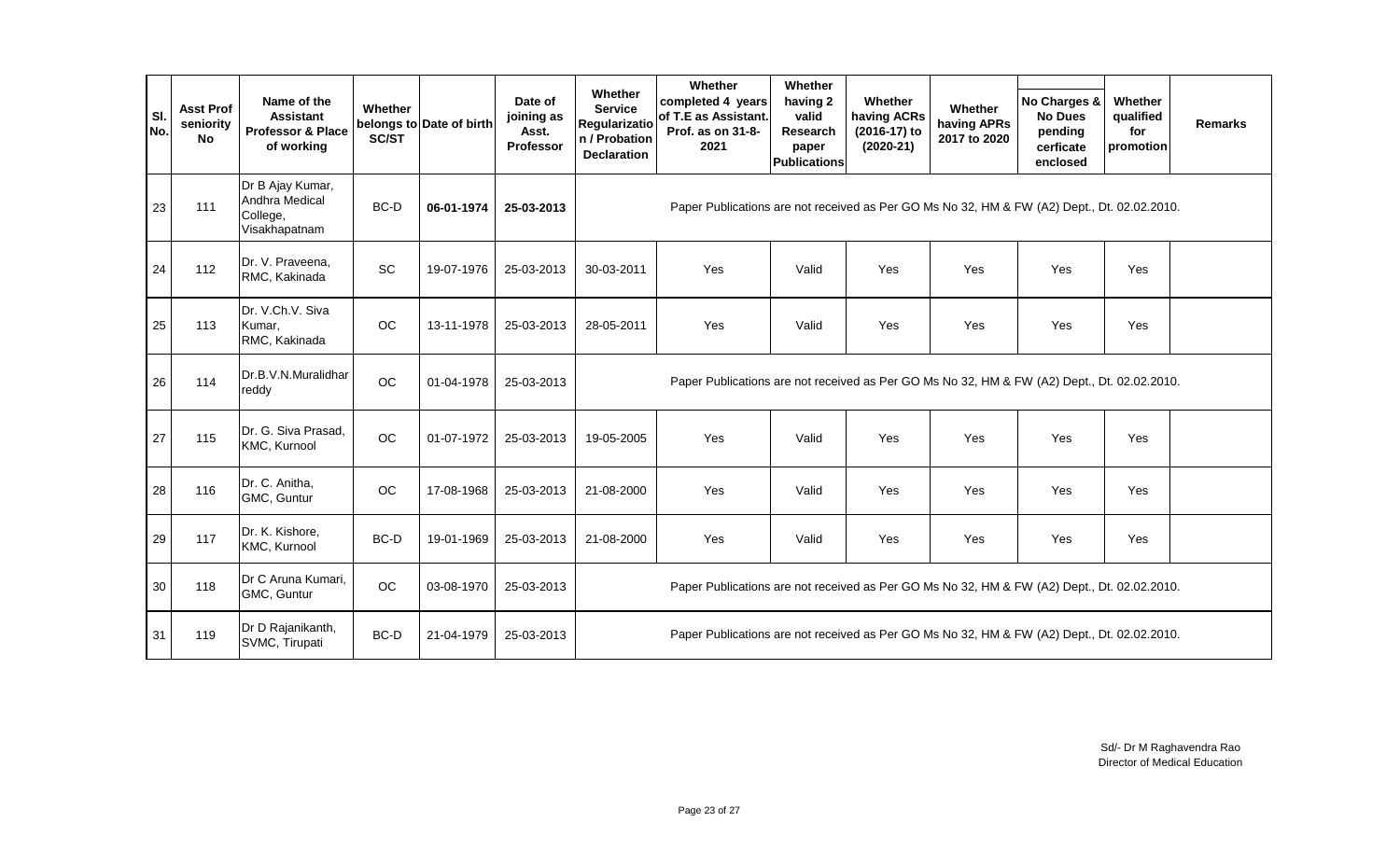**PROVISIONAL SENIORITY LIST OF ASSISTANT PROFESSORS OF RADIOLOGY FOR PROMOTION TO THE POST OF ASSOCIATE PROFESSOR FOR THE PANEL YEAR 2021-22** 

| SI.<br>No.      | $\circ$<br>seniority N<br><b>Asst Prof</b> | <b>Name of the Assistant</b><br>Professor & Place of<br>working | Whether<br>SC/ST | belongs to Date of birth | Date of<br>joining as<br>Asst.<br>Professor | Whether<br><b>Service</b><br><b>Regularizatio</b><br>n / Probation<br><b>Declaration</b> | Whether<br>completed 4 years<br>of T.E as Assistant.<br>Prof. as on 31-8-<br>2021 | Whether<br>having 2 valid<br>Research<br>paper<br><b>Publications</b>                       | Whether<br>having ACRs<br>(2016-17) to<br>$(2020-21)$ | Whether<br>having APRs<br>2017 to 2020 | No Charges &<br><b>No Dues</b><br>pending<br>cerficate<br>enclosed | Whether<br>qualified<br>for<br>promotion | <b>Remarks</b> |
|-----------------|--------------------------------------------|-----------------------------------------------------------------|------------------|--------------------------|---------------------------------------------|------------------------------------------------------------------------------------------|-----------------------------------------------------------------------------------|---------------------------------------------------------------------------------------------|-------------------------------------------------------|----------------------------------------|--------------------------------------------------------------------|------------------------------------------|----------------|
| $\overline{1}$  | $\overline{2}$                             | 3                                                               | $\overline{4}$   | 5 <sub>5</sub>           | 6                                           | $\overline{7}$                                                                           | 8                                                                                 | 9                                                                                           | 10                                                    | 11                                     | 12                                                                 | 13                                       | 14             |
| $\overline{1}$  | 14                                         | Dr. P.V.S.R. Murthy,<br>SMC, Vijayawada                         | OC               | 07-08-1964               | 15-06-1995                                  | 15-06-1995                                                                               | Yes                                                                               | Valid                                                                                       | Yes                                                   | Yes                                    | Yes                                                                | Yes                                      |                |
| $\sqrt{2}$      | 62                                         | Dr. R.Kiranmayi,<br>GMC, Srikakulam                             | SC               | 31-08-1976               | 22-10-2014                                  | 22-10-2003                                                                               | Yes                                                                               | Valid                                                                                       | Yes                                                   | Yes                                    | Yes                                                                | Yes                                      |                |
| $\mathbf{3}$    | 63                                         | Dr. O. Sridhar Babu,<br>SVMC, Tirupati                          | BC-B             | 08-06-1979               | 29-09-2014                                  | 04-02-2008                                                                               | No                                                                                | Valid                                                                                       | Yes                                                   | Yes                                    | Yes                                                                | Yes                                      |                |
| $\overline{4}$  | 64                                         | Dr.B.Jaya<br>lakshmi, GMC, Kadapa                               | OC               | 04-01-1983               | 01-10-2014                                  |                                                                                          |                                                                                   | Paper Publications are not received as Per GO Ms No 32, HM & FW (A2) Dept., Dt. 02.02.2010. |                                                       |                                        |                                                                    |                                          |                |
| $5\phantom{.0}$ | 65                                         | Dr. L. V.V. Prsad,<br>AMC, Visakhapatnam                        | BC-D             | 26-08-1980               | 17-10-2014                                  | 08-02-2008                                                                               | Yes                                                                               | Valid                                                                                       | Yes                                                   | Yes                                    | Yes                                                                | Yes                                      |                |
| 6               | 66                                         | Dr.V. Sarath Chand,<br>GMC, Srikakulam                          | BC-D             | 12-08-1983               | 04-10-2014                                  | 08-02-2008                                                                               | Yes                                                                               | Valid                                                                                       | Yes                                                   | Yes                                    | Yes                                                                | Yes                                      |                |
| $\overline{7}$  | 67                                         | Dr. D. Harinath,<br>KMC, Kurnool                                | BC-D             | 12-02-1983               | 27-09-2014                                  | 08-02-2008                                                                               | Yes                                                                               | Valid                                                                                       | Yes                                                   | Yes                                    | Yes                                                                | Yes                                      |                |
| 8               | 68                                         | Dr.N.Vasundara, GMC.A<br>nantapuram                             | OC               | 05-04-1983               | 25-07-2015                                  |                                                                                          |                                                                                   | Paper Publications are not received as Per GO Ms No 32, HM & FW (A2) Dept., Dt. 02.02.2010. |                                                       |                                        |                                                                    |                                          |                |
| 9               | 69                                         | Dr. V. Vijetha,<br>GMC, Guntur                                  | OC               | 17-01-1985               | 31-07-2015                                  | 31-07-2015                                                                               | Yes                                                                               | Valid                                                                                       | Yes                                                   | Yes                                    | Yes                                                                | Yes                                      | PH candidate   |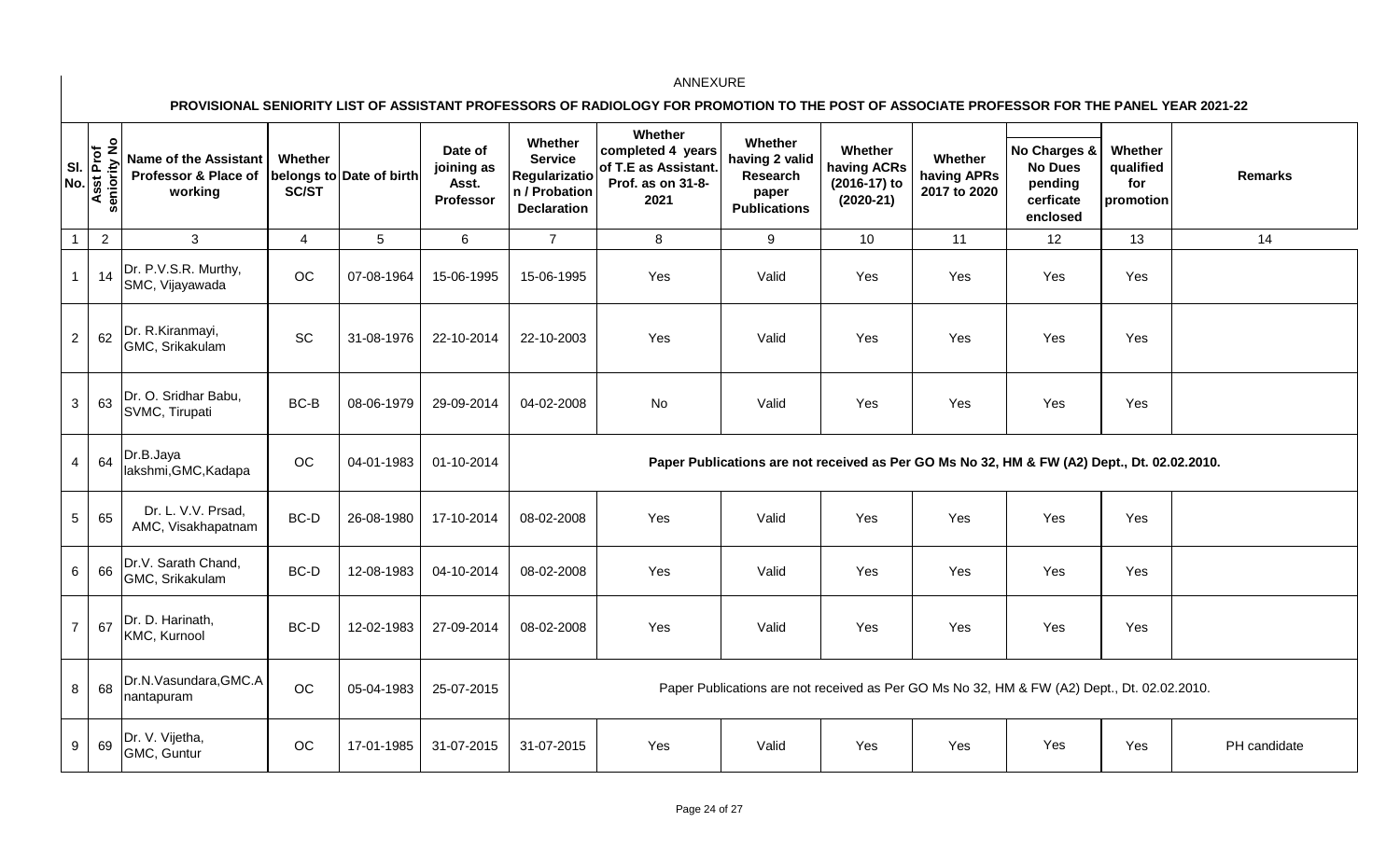|                    |              |                                                                 |                         |                          |                                             |                                                                                          | Whether                                                                |                                                                                             |                                                       |                                        |                                                                    |                                          |                        |
|--------------------|--------------|-----------------------------------------------------------------|-------------------------|--------------------------|---------------------------------------------|------------------------------------------------------------------------------------------|------------------------------------------------------------------------|---------------------------------------------------------------------------------------------|-------------------------------------------------------|----------------------------------------|--------------------------------------------------------------------|------------------------------------------|------------------------|
| SI.<br>No.<br>Asst | seniority No | <b>Name of the Assistant</b><br>Professor & Place of<br>working | Whether<br><b>SC/ST</b> | belongs to Date of birth | Date of<br>joining as<br>Asst.<br>Professor | Whether<br><b>Service</b><br><b>Regularizatio</b><br>n / Probation<br><b>Declaration</b> | completed 4 years<br>of T.E as Assistant.<br>Prof. as on 31-8-<br>2021 | Whether<br>having 2 valid<br>Research<br>paper<br><b>Publications</b>                       | Whether<br>having ACRs<br>(2016-17) to<br>$(2020-21)$ | Whether<br>having APRs<br>2017 to 2020 | No Charges &<br><b>No Dues</b><br>pending<br>cerficate<br>enclosed | Whether<br>qualified<br>for<br>promotion | <b>Remarks</b>         |
| 10 <sup>1</sup>    | 70           | Dr. N.S. Vidya,<br>SVMC, Tirupati                               | OC                      | 19-06-1998               | 24-07-2015                                  | 24-07-2015                                                                               | Yes                                                                    | Valid                                                                                       | Yes                                                   | Yes                                    | Yes                                                                | Yes                                      |                        |
| 11                 | 71           | Dr. P. Kusumalatha,<br>RMC, Kakinada                            |                         | 07-11-1982               | 23-07-2015                                  | 24-07-2015                                                                               | Yes                                                                    | Valid                                                                                       | Yes                                                   | Yes                                    | Yes                                                                | Yes                                      |                        |
| 12                 | 72           | Dr. N. Radha,<br>AMC, Visakhapatanam                            | SC-A                    | 14-08-1986               | 24-07-2015                                  | 24-07-2015                                                                               | Yes                                                                    | Valid                                                                                       | Yes                                                   | Yes                                    | Yes                                                                | Yes                                      |                        |
| 13                 | 73           | Dr.P.Preetham, GMC, Gu<br>ntur                                  | SC                      | 17-09-1983               | 23-07-2015                                  |                                                                                          |                                                                        | Paper Publications are not received as Per GO Ms No 32, HM & FW (A2) Dept., Dt. 02.02.2010. |                                                       |                                        |                                                                    |                                          |                        |
|                    |              | Dr. P. Obwuleswar<br>14 74 Prasad,<br>SVMC, Tirupati            |                         | 23-07-1987               | 24-07-2015                                  |                                                                                          | Yes                                                                    | Valid                                                                                       | Yes                                                   | Yes                                    | Yes                                                                | Yes                                      | Required ACRs and APRs |
| 15                 | 75           | Dr. Ch. Tejasri,<br>AMC, Visakhapatnam                          | OC                      | 22-05-1986               | 16-09-2015                                  | 16-09-2015                                                                               | Yes                                                                    | Valid                                                                                       | Yes                                                   | Yes                                    | Yes                                                                | Yes                                      |                        |
| 16                 | 76           | Dr.CH.Rajendra<br>Naidu, SVMC, Tirupathi                        | OC                      | 30-03-1977               | 24-09-2015                                  |                                                                                          |                                                                        | Paper Publications are not received as Per GO Ms No 32, HM & FW (A2) Dept., Dt. 02.02.2010. |                                                       |                                        |                                                                    |                                          |                        |
| 17                 | 77           | Dr. M. Kranthi Kumar,<br>GMC, Kadapa                            |                         | 16-04-1983               | 23-09-2015                                  |                                                                                          | Yes                                                                    | Valid                                                                                       | Yes                                                   | Yes                                    | Yes                                                                | Yes                                      |                        |
| 18                 | 78           | Dr.Shri<br>Keerthi, GMC, Guntur                                 | BC-C                    | 13-06-1979               | 24-09-2015                                  |                                                                                          |                                                                        | Paper Publications are not received as Per GO Ms No 32, HM & FW (A2) Dept., Dt. 02.02.2010. |                                                       |                                        |                                                                    |                                          |                        |
| 19                 | 79           | Dr.P.Haritha Rani,<br>ACSR, GMC, Nellore                        | BC-B                    | 11-06-1983               | 27-07-2017                                  |                                                                                          |                                                                        | Paper Publications are not received as Per GO Ms No 32, HM & FW (A2) Dept., Dt. 02.02.2010. |                                                       |                                        |                                                                    |                                          |                        |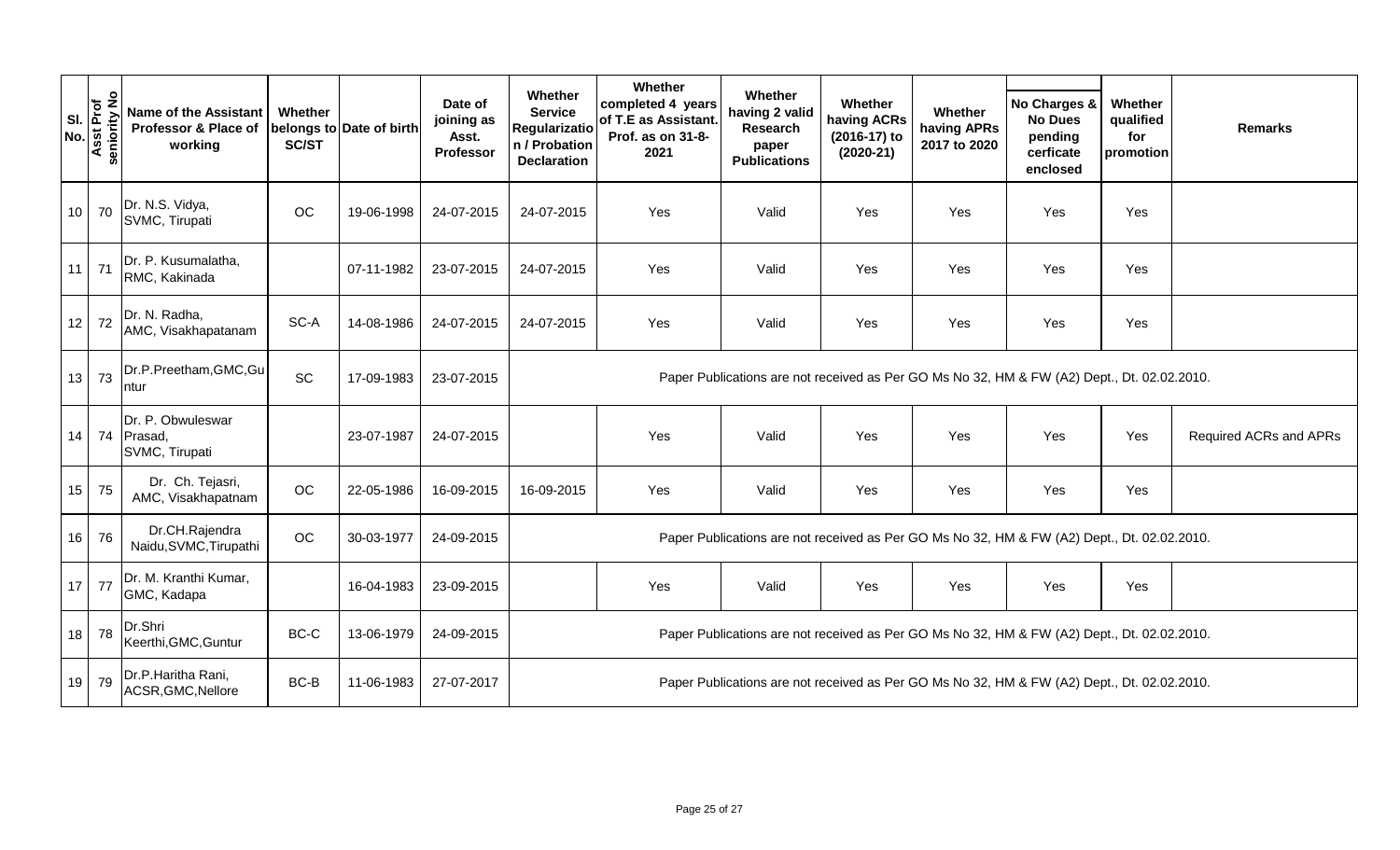| <b>SI</b><br>No. | $\circ$<br><b>Asst Prof</b> | <b>Name of the Assistant</b><br>Professor & Place of<br>working     | Whether<br>SC/ST | belongs to Date of birth | Date of<br>joining as<br>Asst.<br>Professor | Whether<br><b>Service</b><br>Regularizatio<br>n / Probation<br><b>Declaration</b> | Whether<br>completed 4 years<br>of T.E as Assistant.<br>Prof. as on 31-8-<br>2021 | Whether<br>having 2 valid<br>Research<br>paper<br><b>Publications</b>                       | Whether<br>having ACRs<br>(2016-17) to<br>$(2020-21)$ | Whether<br>having APRs<br>2017 to 2020 | No Charges &<br><b>No Dues</b><br>pending<br>cerficate<br>enclosed | Whether<br>qualified<br>for<br>promotion | <b>Remarks</b>               |
|------------------|-----------------------------|---------------------------------------------------------------------|------------------|--------------------------|---------------------------------------------|-----------------------------------------------------------------------------------|-----------------------------------------------------------------------------------|---------------------------------------------------------------------------------------------|-------------------------------------------------------|----------------------------------------|--------------------------------------------------------------------|------------------------------------------|------------------------------|
| 20               |                             | Dr.P.Shanthi Swarup,<br>80 Andhra Medical<br>College, Visakhapatnam | OC               | 10-06-1962               | 29-07-2017                                  |                                                                                   |                                                                                   | Paper Publications are not received as Per GO Ms No 32, HM & FW (A2) Dept., Dt. 02.02.2010. |                                                       |                                        |                                                                    |                                          |                              |
| 21               | 81                          | Dr. D. Lakshmi Manjula,<br>GMC, Guntur                              | OC               | 01-07-1966               | 27-07-2017                                  | 25-06-1997                                                                        | Yes                                                                               | Valid                                                                                       | Yes                                                   | Yes                                    | Yes                                                                | Yes                                      |                              |
| 22               | 82                          | Dr.S.Vandana Sasi<br>Kiran,<br>KGH, Visakhapatnam                   | SC               | 05-05-1974               | 01-08-2017                                  | 27-05-2005                                                                        | Yes                                                                               | Valid                                                                                       | Yes                                                   | Yes                                    | Yes                                                                | Yes                                      |                              |
| 23               | 83                          | Dr. K.Satya Suneethia,<br>RMC, Kakinada                             |                  | 20-06-1981               | 20-07-2015                                  | 20-02-2008                                                                        | Yes                                                                               | Invalid                                                                                     | Yes                                                   | Yes                                    | Yes                                                                | No                                       | Not Valid Paper Publications |
| 24               | 84                          | Dr. T. Ankamma Rao,<br>GMC, Guntur                                  | BC-A             | 01-06-1978               | 28-07-2017                                  | 30-04-2008                                                                        | Yes                                                                               | Invalid                                                                                     | Yes                                                   | Yes                                    | Yes                                                                | No                                       | Not Valid Paper Publications |
| 25               | 85                          | Dr.N.V.K.Sundeep,<br>GMC, Ongole                                    | BC-B             | 26-01-1984               | 28-07-2017                                  |                                                                                   |                                                                                   | Paper Publications are not received as Per GO Ms No 32, HM & FW (A2) Dept., Dt. 02.02.2010. |                                                       |                                        |                                                                    |                                          |                              |
| 26               | 86                          | Dr.C.Deepa, GMC,<br>Anantapuram                                     | OC               | 25-09-1984               | 29-07-2017                                  |                                                                                   |                                                                                   | Paper Publications are not received as Per GO Ms No 32, HM & FW (A2) Dept., Dt. 02.02.2010. |                                                       |                                        |                                                                    |                                          |                              |